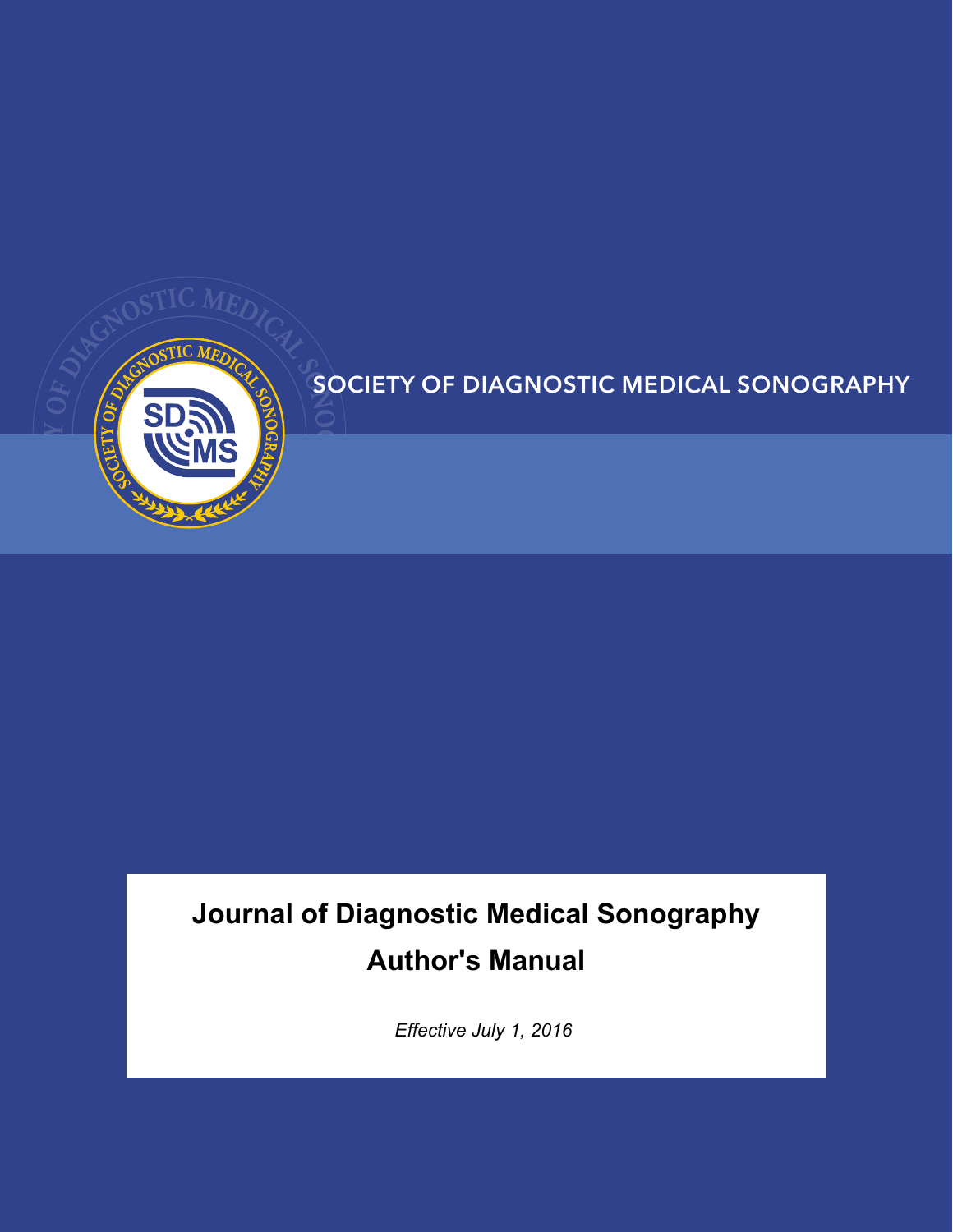# <span id="page-1-0"></span>**TABLE OF CONTENTS**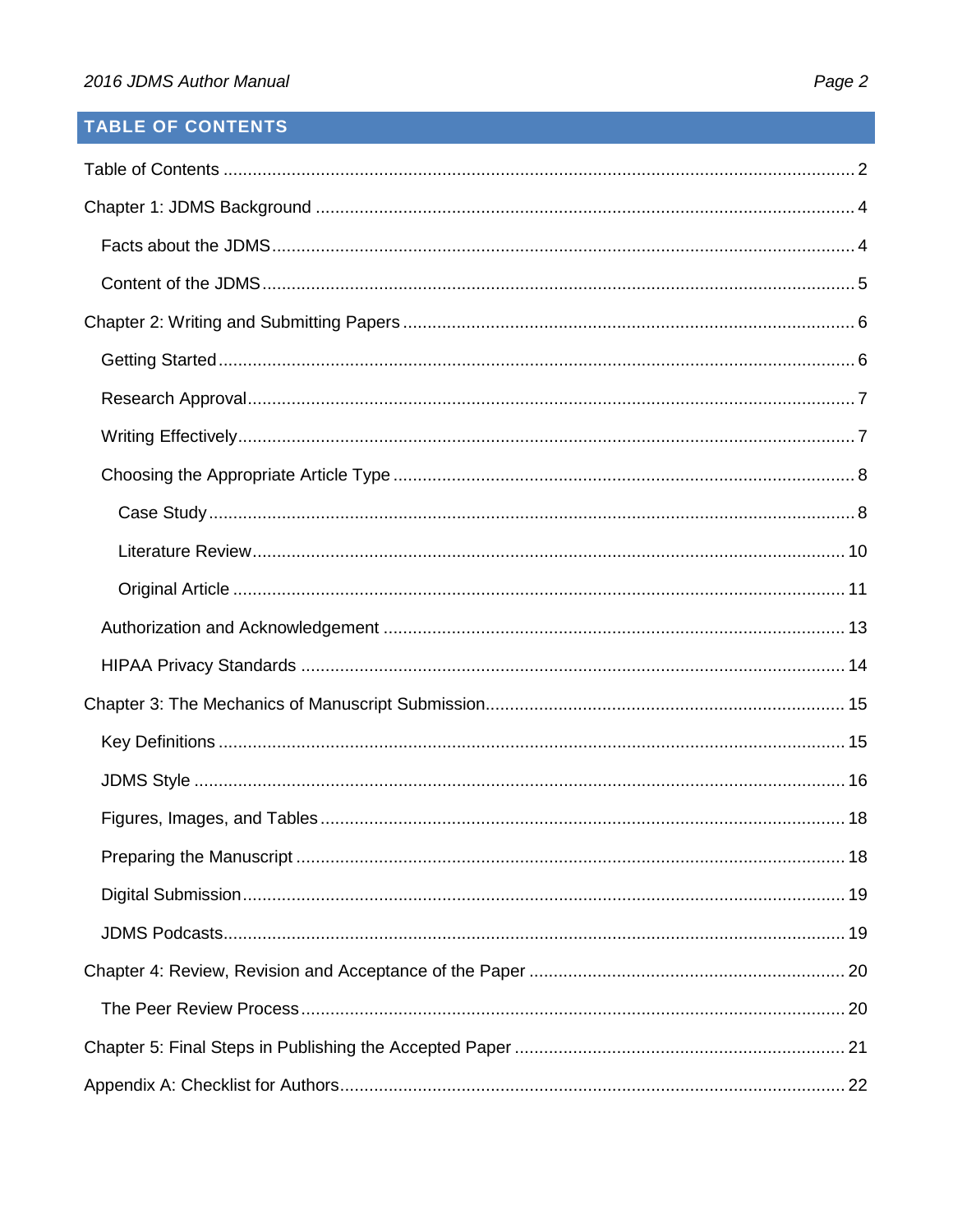#### **JDMS Editor-in-Chief**

Society of Diagnostic Medical Sonography 2745 Dallas Pkwy Ste 350 Plano, TX 75093-8730 [jdms@sdms.org](mailto:email:%20jdmseditor@sdms.org)

© Copyright 2016, Journal of Diagnostic Medical Sonography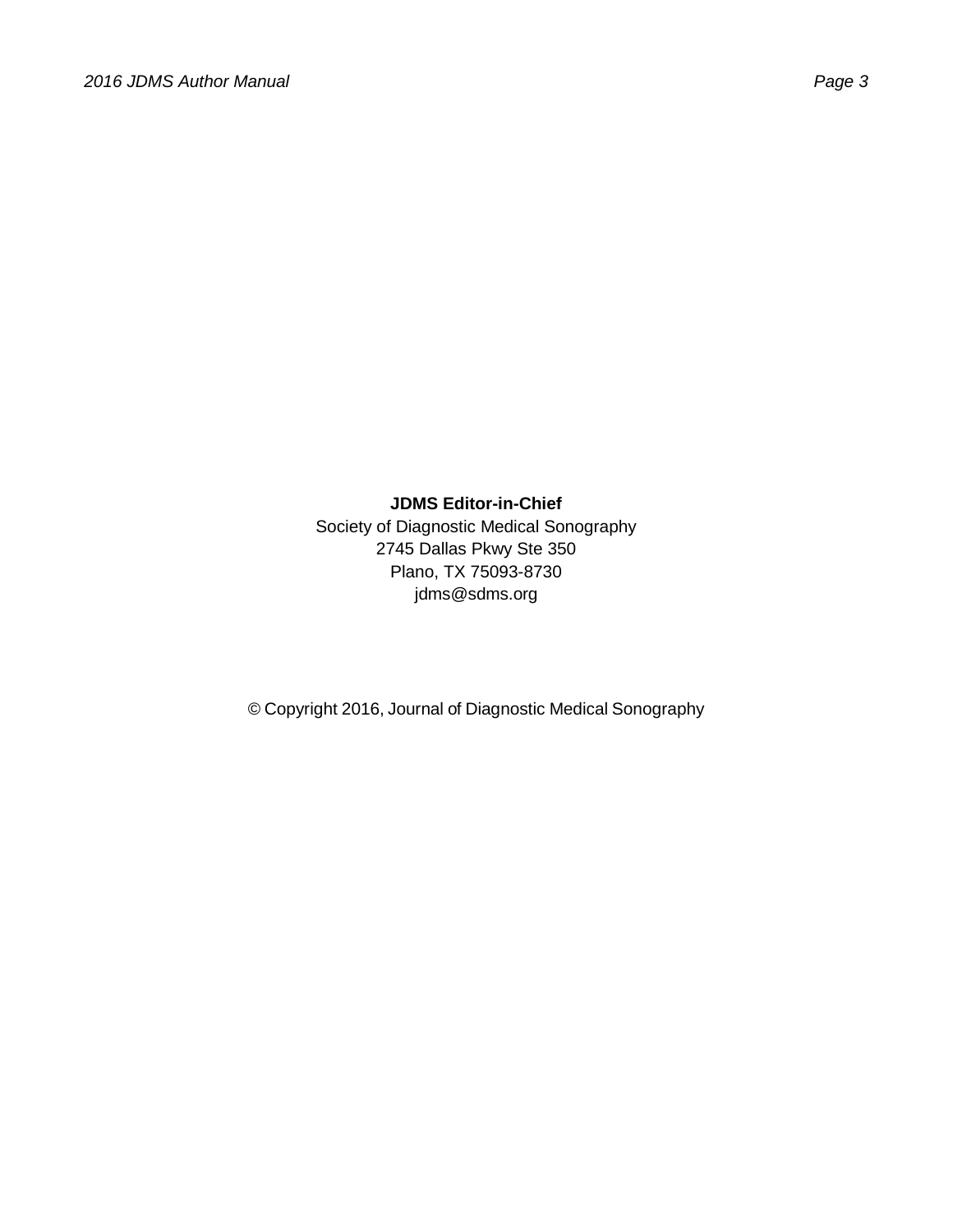#### <span id="page-3-0"></span>**CHAPTER 1: JDMS BACKGROUND**

#### <span id="page-3-1"></span>FACTS ABOUT THE JDMS

In January 1985, the Society of Diagnostic Medical Sonographers (SDMS) published the first issue of its peer-reviewed and indexed journal, the Journal of Diagnostic Medical Sonography (JDMS). Prior to 1985 SDMS had published a quarterly news magazine (*Medical Ultrasound*). The advent of JDMS coincided with a change of the SDMS publication schedule from four to six issues a year. JDMS provides a place for sonographer researchers, educators, and clinicians to share their knowledge, expertise, scanning tips, interesting cases and images and by doing so contributes to the growth of the sonography profession and to their own career.

Between 1985 and 2000, JDMS was published by Lippincott Williams & Wilkins. Sage Publications became the official publisher in 2000, and with the first issue of 2001, JDMS became [available to](http://www.sdms.org/jdms)  [subscribers on](http://www.sdms.org/jdms) the internet. All JDMS issues are now digitized and available through the SDMS website.

The SDMS owns the copyright on all materi[al published in JDMS and autho](http://www.sdms.org/jdms)rs must sign a transfer of copyright statement prior to [publication. The Editor provid](http://www.sdms.org/jdms)es a transfer of copyright form to corresponding aut[hors. Transfer of Copyright](http://www.sdms.org/jdms) forms are also available at the SDMS website at http://www.sdms.org/membership/jdms.

The SDMS Board of Directors appoints the Editor-in-Chief for a 3-year term, with the mutual option of renewal. The Editor-in-Chief structures journal content and appoints members to the Editorial Board. Associate Editor(s) assist the Editor-in-Chief by soliciting articles, mentoring authors, and reviewing manuscripts. The Editorial Board is composed of sonographers, physicians and other scholars within the sonography field. Individuals who feel qualified to serve on the Editorial Board or who wish to participate as reviewers are invited to sign up on the SDMS website or express interest to the Editor-in-Chief at [jdmseditor@sdms.org.](mailto:jdmseditor@sdms.org)

Material published in JDMS is relevant to practicing sonographers in all specialty areas. The peer review process is used to ensure the publication of accurate, valid, original, and interesting material that will enhance the science and practice of sonography. The JDMS welcomes letters to the Editor, guest editorials, and suggestions for improvements to the Journal, which are subject to an appropriate internal review process.

Beginning in 1986, the SDMS established the Kenneth R. Gottesfeld Award, recognizing outstanding articles published in the JDMS. This award acknowledges the three best articles published each year. For details, see the information regarding awards at [http://www.sdms.org/awards.](http://www.sdms.org/awards)

The SDMS offers continuing medical education credit (CME) for some articles appearing in each issue. Individuals who are interested in acquiring these CME credits may complete a post-test online. JDMS makes every attempt to provide suitable CMEs across all specialty areas.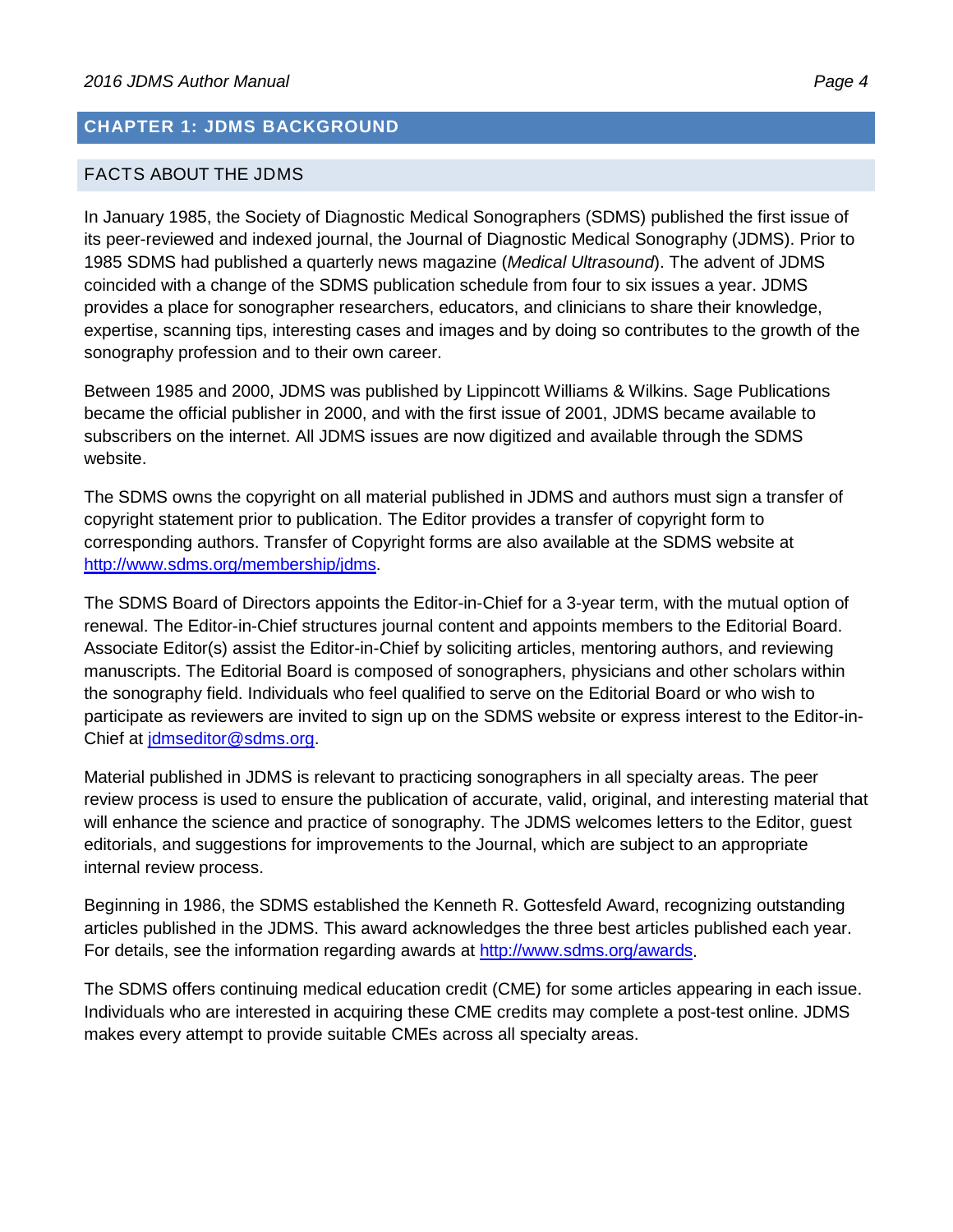#### <span id="page-4-0"></span>CONTENT OF THE JDMS

The composition of JDMS continues to evolve to reflect development in the field of sonography and the needs of the readership. Its framework currently consists of:

*Original Articles*: These articles include reports of research projects and review articles that analyze previously published data in an original way. The subject matter must be of interest to sonographers. Subjects may include critical reviews of current research or clinical practice, descriptions of pathology or medical progress, analysis of sonography education, social science related to health behaviors, current technology, health care management, and others. An attempt is made to publish articles that cover a variety of topics so that all sonographers, regardless of specialty and work environment, will find material of interest in each issue.

*Literature Reviews:* A review article summarizes current research and practice and updates information in one area. Literature Reviews should be structured to provide an overview of a content area. If the literature is systematically secured and reviewed, the publication can demonstrate the evidence that exists within this particular content area. The purpose is to offer an overview of significant literature published on a topic. It is especially important with Literature Reviews to request permission from authors of original publications to reprint or reuse images or content where appropriate.

*Case Studies*: Written accounts of the impact of sonography on patients with rare pathology, or unusual combinations of pathology are popular contributions to the *JDMS*. Cases that include excellent examples of normal anatomy, or the first reported visualization of normal anatomic structures, or the use of new technology may also be reported. Sonograms that clearly demonstrate the sonographic findings are included, as well as an account of the patient's symptoms, other diagnostic findings, treatment, prognosis, and a brief discussion of the disease. Most case studies should provide a comparison of the reported case to those that have been reported previously.

*Symposia*: JDMS may publish symposia or regular columns in each of its issues. Some previous columns include "Energizing Education," and "Focusing on the Issues." The manuscripts in these columns should be focused on novel approaches to teaching or the impact of policy changes. The manuscripts are peer-reviewed regardless of a call for papers. . The contributing editors will work with authors interested in contributing to these columns.

*Letters to the Editor*: These letters are submitted by readers who want to respond to articles appearing in the journal. They are published at the Editor-in-Chief's discretion and may be edited for style.

*Editorials and Guest Editorials*: These essays are written by a JDMS Editor or invited guest and express an idea that is thought provoking and relevant to JDMS readers. The Editor-in-Chief may request Guest Editorials, or sonographers or physicians who want to make readers aware of an observation, idea, or trend may submit unsolicited essays.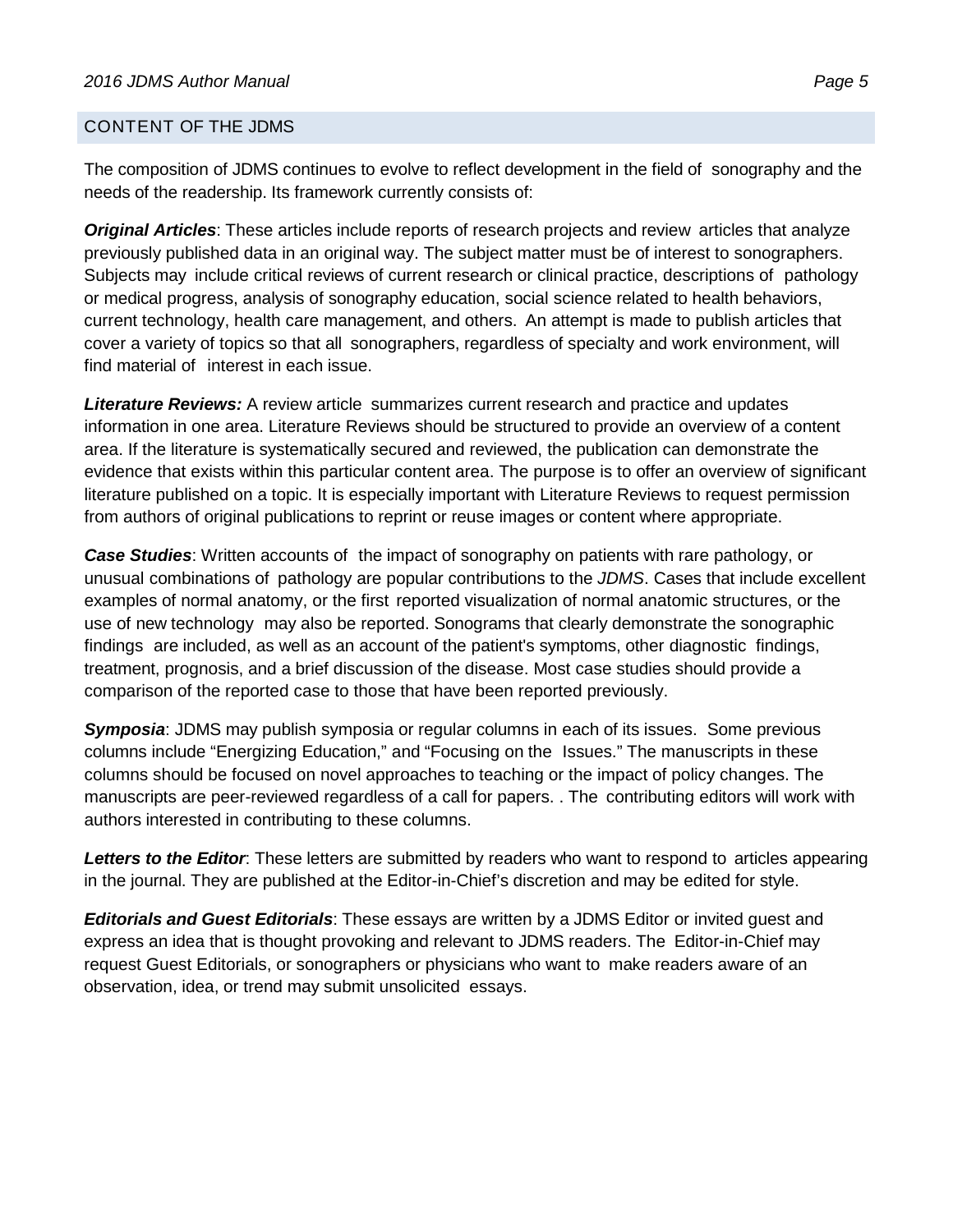#### <span id="page-5-0"></span>**CHAPTER 2: WRITING AND SUBMITTING PAPERS**

#### <span id="page-5-1"></span>GETTING STARTED

Writing is a learned skill. Even the best writers require continuous work to refine their skills and profit from the peer review process. The more you practice writing, the more skill you will develop. The first, most important step, to writing is first having the desire to convey a message to the reader.

One way to become a better writer is to become a better reader. In reading medical literature, you can gain insight on how scientific articles are constructed. You will notice that each type of article has consistent elements, and more importantly, you will become familiar with the language used in scientific writing. In addition to improving your writing, reviewing current literature will generate ideas for your projects. This exercise can help you find the gaps in the current knowledge which can spark new ideas for your writing. As you review the current literature, be sure to maintain the bibliographic information because you will need it later when you complete the reference page of your manuscript.

There are many hints on how to begin writing for those who are intimidated by it. Oftentimes, people who do not like to write do well at expressing themselves orally. In this case, you can pretend you are discussing the topic with a friend and record the conversation. This will provide a framework from which to write a paper. Another approach that works with some people is to write down every thought relating to the topic, in a stream of consciousness. Then after letting the list sit for a day or two, go back and delete items that are irrelevant. The remaining items can then be organized into an outline for a paper. Writing from a detailed outline is a key component of an organized manuscript.

You may have noticed common themes in your literature survey, and those themes may become your section headings. Section headings are all ideas or themes that will support your message, and the number of headings that you have will depend on the topic, how deeply you wish to explore it, and how much literature you have to support it. In some cases, writing the conclusion first is helpful, because it summarizes the idea you wish to communicate. By knowing how you want your paper to end, you may have a clearer idea of what you should write in the body of the paper to prove your conclusion.

Overcoming the fear of writing also involves dealing with the fear of rejection. To assist in this, feedback is provided to all authors, regardless of previous history of writing or the Journal. The feedback helps them prepare the current manuscript for publication and to gain knowledge for future submissions. Reviewers and editors do not wish to reject articles, and would much rather ask for major revisions that will allow the submission to be published in a later form. Authors may write to the JDMS Editor to request that a mentor be assigned if they need assistance in making the recommended changes.

> "Defeat is not the worst of failures. Not to have tried is the true failure." -George Edward Woodberry (American literary critic and poet)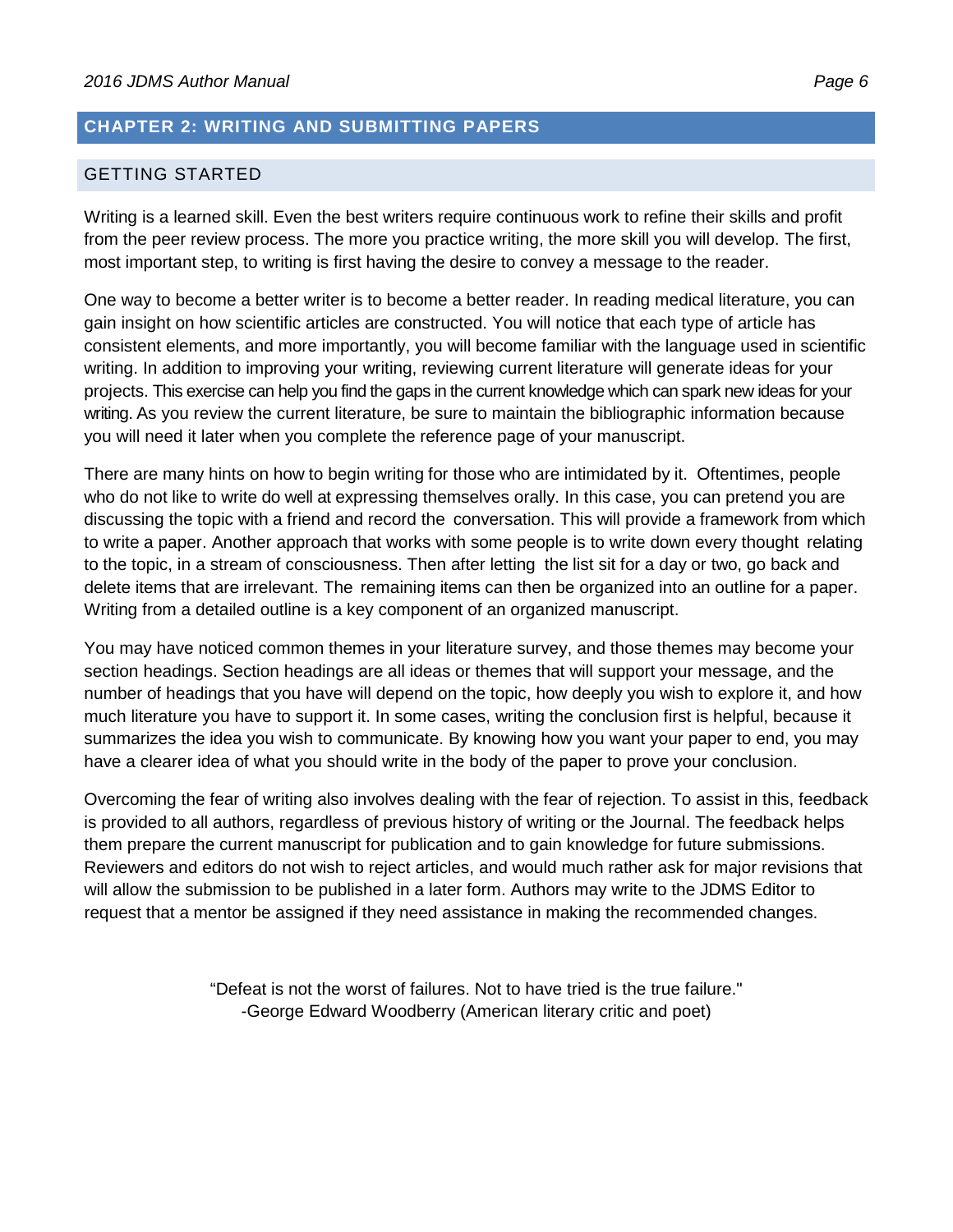#### <span id="page-6-0"></span>RESEARCH APPROVAL

All authors should comply with their organization's Institutional Review Board (IRB) policies when writing for publication. These boards have processes in place to review research proposals and make sure all research complies with state and federal standards for ethical practices as well as considerations for human subjects. Those at institutions which do not have an IRB should, as a minimum, comply with all HIPAA requirements related to Personal Health Information (PHI).

#### <span id="page-6-1"></span>WRITING EFFECTIVELY

- 1. Organization and editing is the key to good writing. Begin with an outline that follows a logical order.
- 2. Make a sentence from each topic on the outline, keeping the main headings and subheadings together in one paragraph.
- 3. Keep your paper in logical order, keeping like ideas/topics together.
- 4. Use headings to indicate when you are switching to a new main topic
- 5. In a research paper, write the paper before writing the abstract and title.
- 6. Writing tips:
	- a. Follow a logical progression in your paper.
	- b. Paragraphs should contain a topic sentence and at least 2-5 additional sentences that support the information.
	- c. Be aware of paragraphs (and sentences) that are excessively long or contain too many ideas.
	- d. Maintain a consistent voice and tense throughout the paper and avoid using first person. In scientific writing, the third person voice should be used.
	- e. Keep your sentences short and simple.
	- f. Use an active voice rather than passive voice.
	- g. Use simple words rather than complex ones.
	- h. Omit adjectives and adverbs that are not necessary, such as very, extremely, excessively, etc.
	- i. Ensure that your subject and verbs agree as well as your nouns and pronouns.
	- j. Numbers that start sentences and ordinals should be spelled. Otherwise, you may use the Arabic numbers to express numerical information (see [JDMS Style\)](#page-15-0).
	- k. Use correct sonographic terminology.
- 7. Be prepared to revise the paper as many times as necessary before submitting it, and at least once after it is accepted for publication.
- 8. Have an uninvolved, yet knowledgeable, colleague read the paper to critique it and proof for errors.
- 9. Consider your audience and write in a way that they can understand you.

Additional information on proper formatting can be found in the [AMA Manual of Style.](http://www.amamanualofstyle.com/view/10.1093/jama/9780195176339.001.0001/med-9780195176339)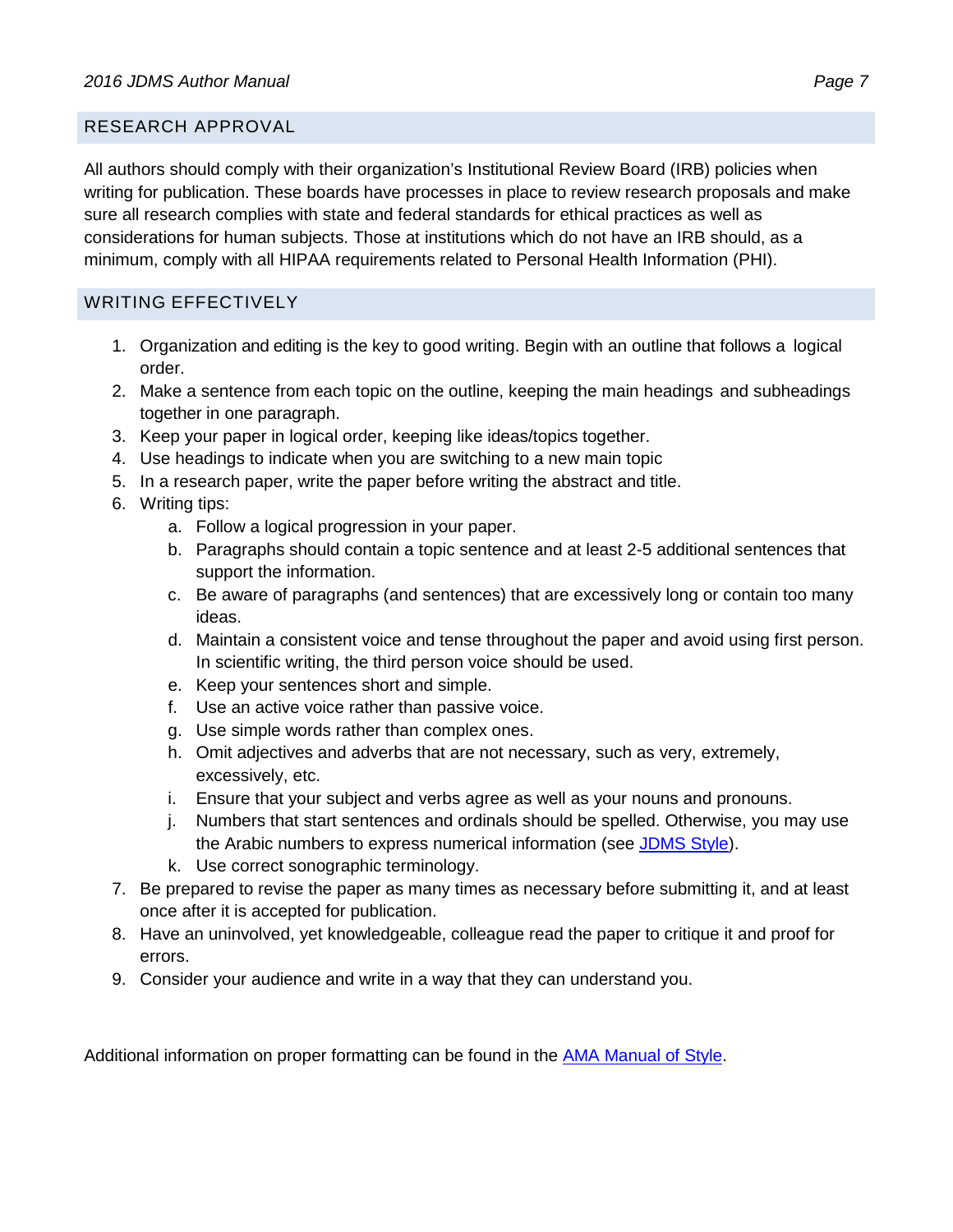#### <span id="page-7-0"></span>CHOOSING THE APPROPRIATE ARTICLE TYPE

There are three main types of articles that the Journal of Diagnostic Medical Sonography publishes that are a good place for a sonographer to start: case studies, literature reviews and original articles. Each type of manuscript has a unique format that you should follow.

# <span id="page-7-1"></span>CASE STUDY

For sonographers, a case study paper is a good first paper because it allows the sonographer to draw on the knowledge and skills that they use daily. Unusual or rare pathologies are interesting to the journal, but an unusual presentation of a common pathology may also be of interest. If you are unsure if your pathology would be interesting to the journal, a quick search of the literature will show how frequently that subject is published. If there is not much information, or it has been several years since a case report was published, then it is more likely that the editors will consider your topic interesting.

If you decide to write a case report you should first ensure that you have high quality images that show the pathology. Additionally, you should have sufficient patient-related information such as: lab tests, additional medical imaging reports and images, surgery and/or pathology reports and patient follow-up. You should ensure that you have all the proper HIPAA releases from the patient and approvals from your institution if required.

A case report begins with an introduction of the topic. The introduction should contain a definition of the pathology as well as interesting facts such as incidence or prevalence. Finally, the introduction should tell the reader why he or she should care about this pathology. It is important that the introduction is short and does not give away the body of the paper. It should only compel the reader to continue reading.

The introduction should be followed by an introduction of the patient. You should begin by stating why the patient arrived at your lab, and related medical/family history. Describe any clinical or presenting symptoms or laboratory results, as well as which test(s) were performed and a summary of the interpreting physician's report. If the patient had additional testing in conjunction with your test, indicate whether the results corroborated or contradicted the sonography findings. If the patient had treatment, it is helpful to report on the treatment and provide the patient outcomes. A good practice when writing this section of your paper is to write it in chronological, stepwise order.

You will need images that correspond with your case study section. Your images will need to adequately display the pathology. If color and/or spectral Doppler are integral to the diagnosis, you need to include those images. You may include images that patient may have had from other imaging modalities as well as any gross pathological specimen images.

After you introduce the case, you should provide a review of the normal anatomy, embryology and pathophysiology of the organ(s) of interest. In this section, it is important to let the reader know what is normal and what is not, to include in pathology discussions.

The anatomy section is typically followed by a discussion of the pathology. In this section you describe the definition of the pathology as well as the etiology(ies). You should include risk factors that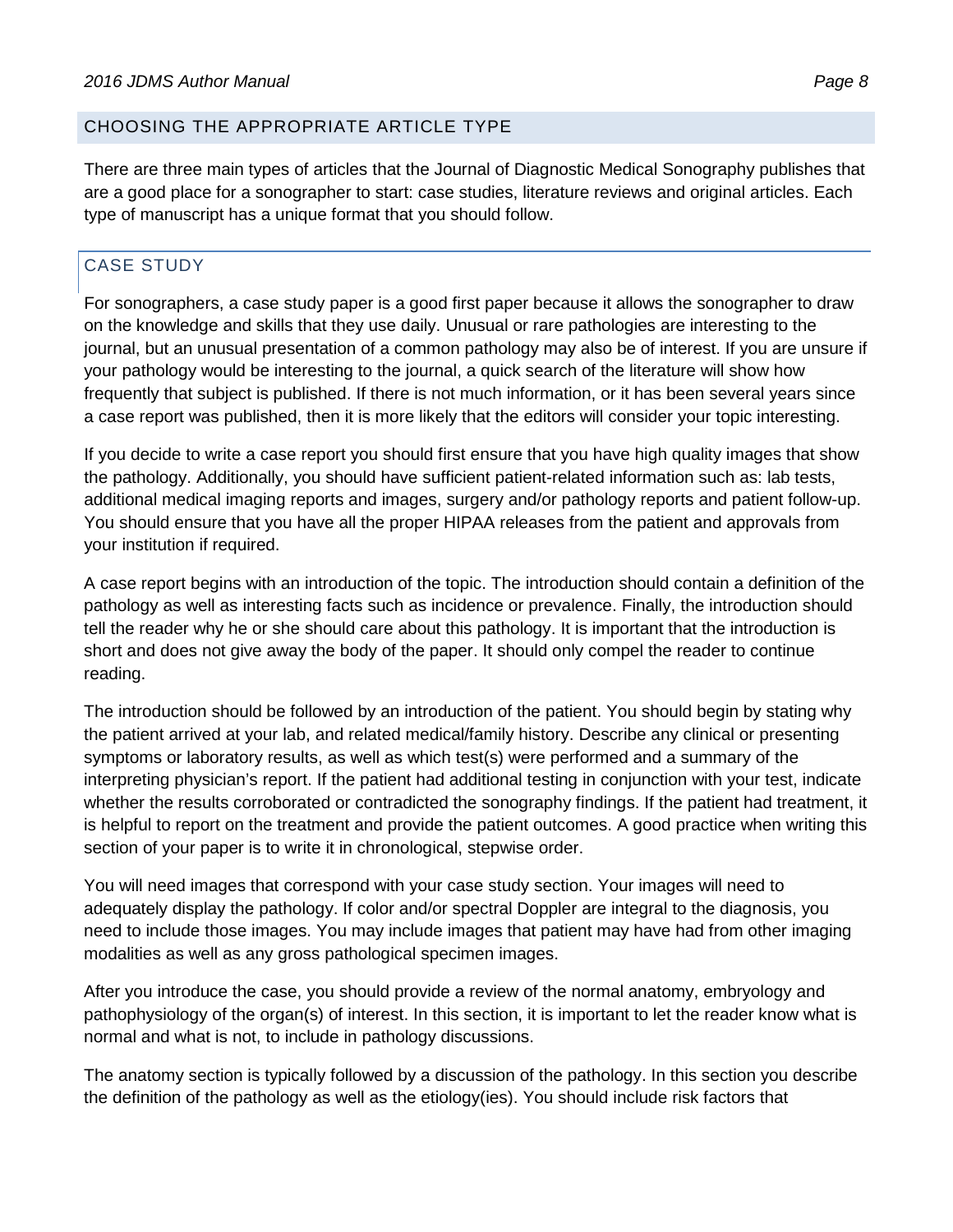#### *2016 JDMS Author Manual Page 9*

predispose a patient to the disease and the presenting signs and symptoms. If there are laboratory tests or other imaging tests that help to diagnose the problem, those should be included. You should describe the states of the disease or how the disease progresses, and what the typical outcome is if there is no treatment/intervention.

Describe the typical treatments and their effectiveness. Be sure to include any side-effects of treatment as well as short and long term prognosis with and without treatment. Describe whether the patient will survive with any morbidity, side effects, or if they can expect to live a normal life.

There should be a section specifically dedicated to sonography in which you explain both the normal and abnormal sonographic appearance of the organ(s) and disease. There may be several ways that the disease appears on the sonogram, and you should explain them all, or if there are too many, describe the most common appearances. Further, if there are many stages of the disease, you should describe the sonographic appearance through each stage.

Often, sonography is used to help identify the pathology based on a list of differential diagnoses. You should explain the most common differential diagnoses, describe how sonography can be used to differentiate your pathology from the other differentials, and compare the findings to those of other imaging methods. Conclude this section with statements about the validity of sonography in diagnosing this disease. Sensitivity and specificity are common ways to report validity, but the diagnostic accuracy, positive predictive value, and negative predictive value can also convey how reliable sonography is at diagnosing the problem. Remember that if you say that sonography is valid, this statement needs to be backed up with current research.

A conclusion should be a short summary of your paper, typically one paragraph long. It should not repeat specific facts, but may propose additional research based on things reported in your paper. You should reiterate the importance of the specific findings.

Below is a good example for an outline for a case study paper:

- 1. Abstract
- 2. Key words
- 3. Introduction
- 4. Case Report
	- a. Patient's clinical history and symptoms
	- b. Findings on laboratory tests and additional imaging
	- c. Sonographic findings
	- d. Surgery / biopsy / interventional procedures / outcome
- 5. Discussion
	- a. Normal anatomy, physiology, embryology related to the organ(s)
	- b. Pathology
		- i. Definition/prevalence/incidence
		- ii. Etiology and risk factors
		- iii. Clinical signs/symptoms
		- iv. Associated laboratory findings and additional imaging tests
		- v. Disease progression/staging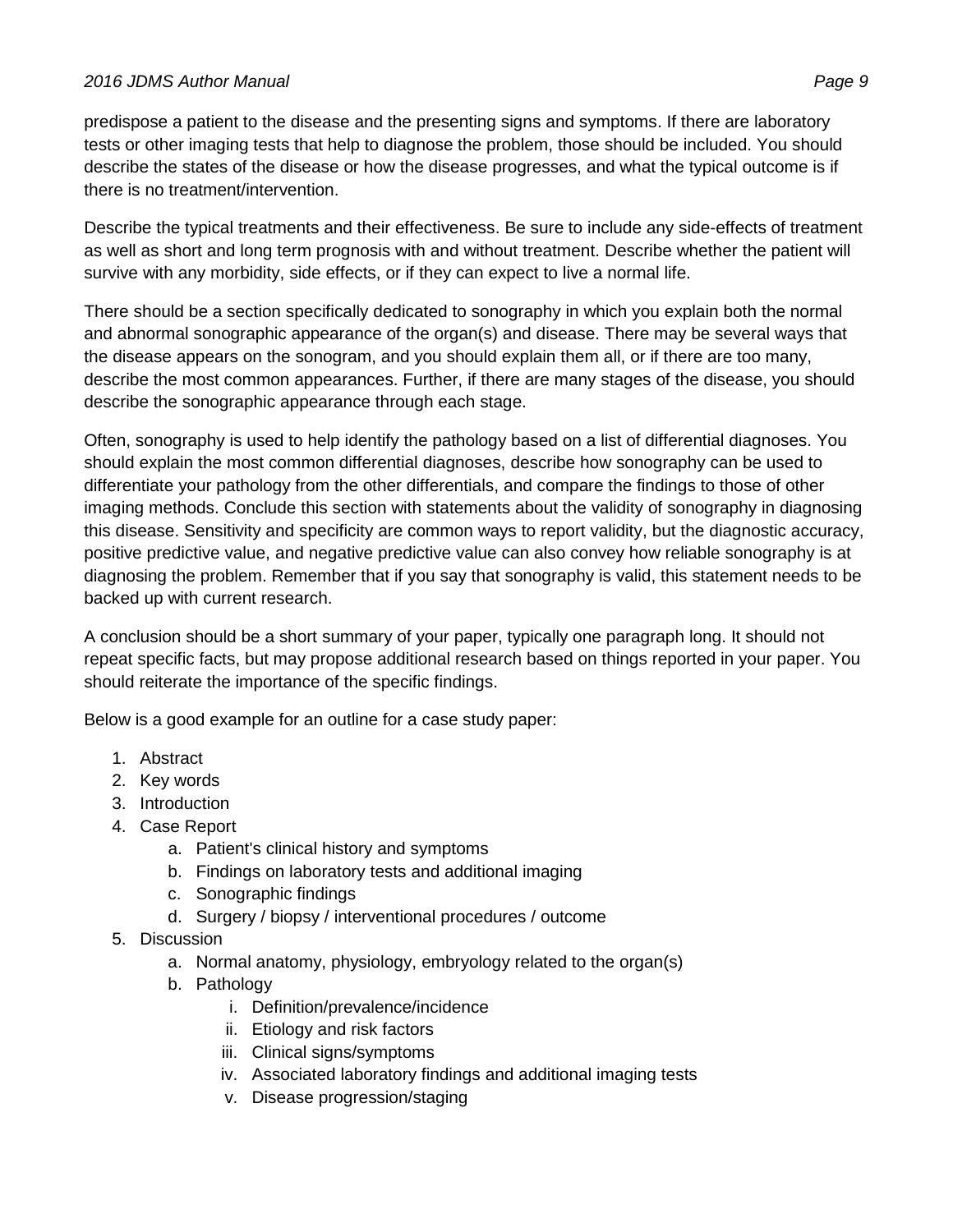- vii. Short and long term prognosis with and without treatment
- c. Sonography

research)

- i. Normal sonographic features of the organ
- ii. Typical abnormal sonographic features and any atypical sonographic features (compare and contrast to previously published cases, if appropriate)
- iii. Sonographic appearance as the disease progresses
- iv. Differential diagnoses and how they are differentiated from the pathology
- v. Validity and/or reliability of sonography in comparison to other imaging methods
- 6. Conclusion

## <span id="page-9-0"></span>LITERATURE REVIEW

A second type of project is a literature review. Individuals typically initiate this type of article because they have extensive experience in a particular area that is useful to others; or have interest in studying a topic which motivates them to write a review. A literature review article summarizes the pertinent research findings that have been reported in textbooks and journal articles. It provides a basic description of the topic being reviewed as well as current findings and theories. The review strives to objectively report all pertinent information, indicating which areas are controversial or still undefined. The value of review articles is their synthesis of the most current information.

Before deciding to write a literature review, you should do a survey of the current literature. Ideally, there would be no recent reviews of the literature on the topic. A review article requires a thorough reading of all current articles on the topic and the ability to compare and contrast the information. The results of all the relevant research on a topic is assembled into one authoritative article.

A literature review might help the reader determine what the best sonographic protocol to image an organ/pathology is or what sonographic signs best diagnose a pathology. It might compare a new technology to an old one, or compare the diagnostic accuracy of multiple imaging modalities for diagnosing a pathology. These are typical themes of literature reviews, but there are many more approaches that you could take.

As you survey the literature, you need to determine if there is enough research available to make adequate comparisons. Although there is no set limit on how much literature is needed, most review articles will have upwards of 20 or more references. You also must have images and diagrams that help to illustrate the major characteristics being discussed. In addition, authors may also create tables and graphs as a way to visibly express the comparisons between the studies to the reader.

Because there is not one specific formula for writing a review article, the following is a sample outline that you may use to construct your paper.

- I. Introduction
	- a. Interesting information about the topic/what makes it important
	- b. Set the stage for how the paper will be constructed.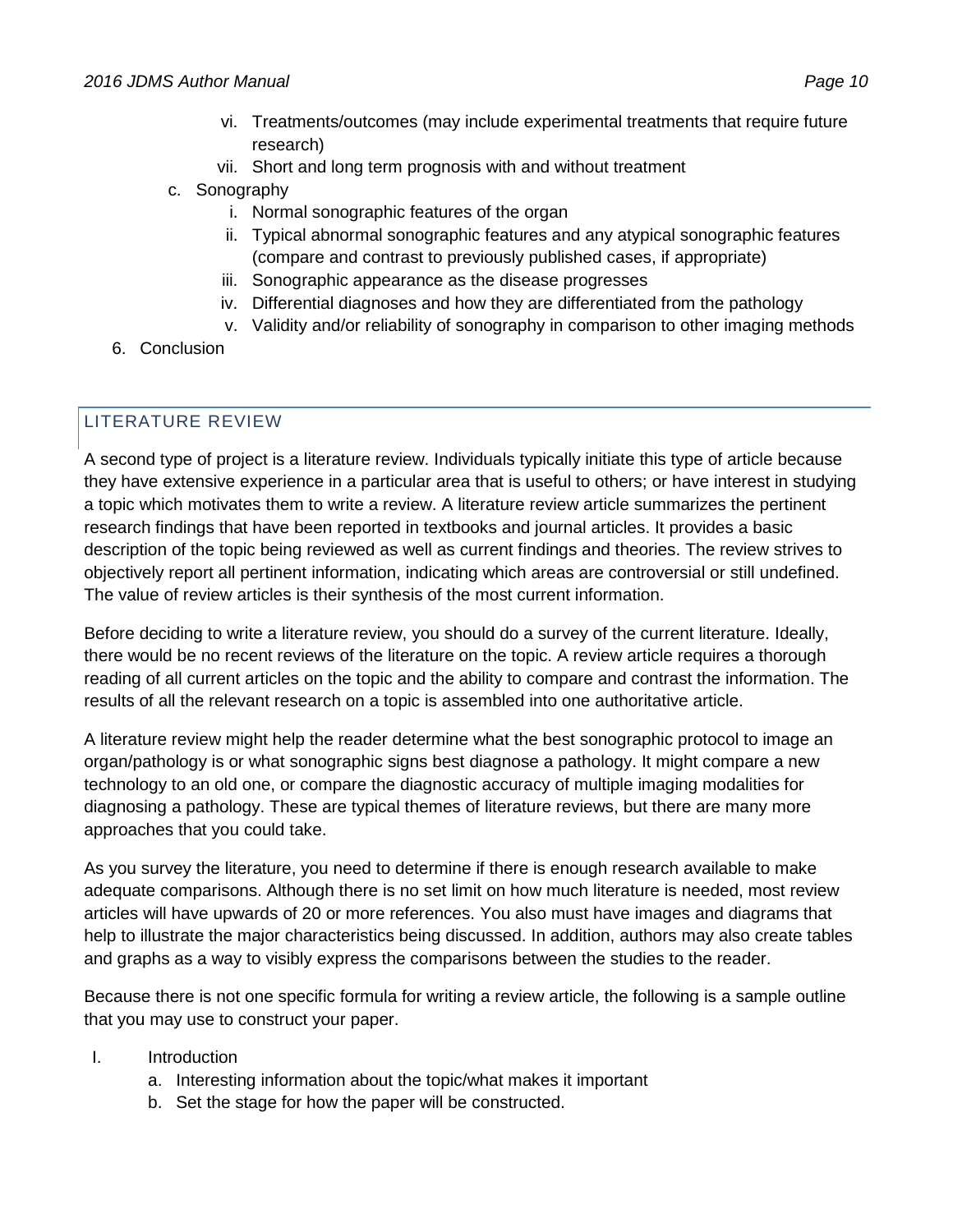- II. Background information about the topic/problem
	- a. Topic 1
		- i. Point a
		- ii. Point b
		- iii. Point c
	- b. Topic 2
		- i. Point a
		- ii. Point b
		- iii. Point c
	- c. Topic 3
		- i. Point a
		- ii. Point b
		- iii. Point c
- III. Discussion
	- a. Compare and contrast the research on the topics
	- b. Explain conclusions that should be drawn from the comparison
	- c. Identify problems encountered in the research
		- i. Limitations
		- ii. Methodological problems
	- d. Draw conclusions from the research
	- e. Suggest future research
- IV. Conclusion
	- a. Summarize paper
	- b. Identify important information learned

# <span id="page-10-0"></span>ORIGINAL ARTICLE

An original article project is an extensive project that uses the scientific method to support the findings. The project begins by asking a research question, or a hypothesis. Topics for original research may stem from a trend you have noticed, and you want to learn if your observation is real, or just a coincidence.

Then an experiment is designed to test the hypothesis, and data collection and subsequent data analysis is used to determine if the question can be answered. A research project is extensive because there is considerable pre-work that must be completed before an experiment can be conducted. If you are not an experienced researcher, you should seek a project mentor who is familiar with the subject as well as with the research process.

The most important thing to do before embarking on an original article project is to speak with your institution's research review board, sometimes called an institutional review board (IRB). You will most likely have to submit an extensive proposal to a review board, which will require you have your entire project outlined from start to finish.

In preparation to submit your project to an institutional review board, you must determine the following: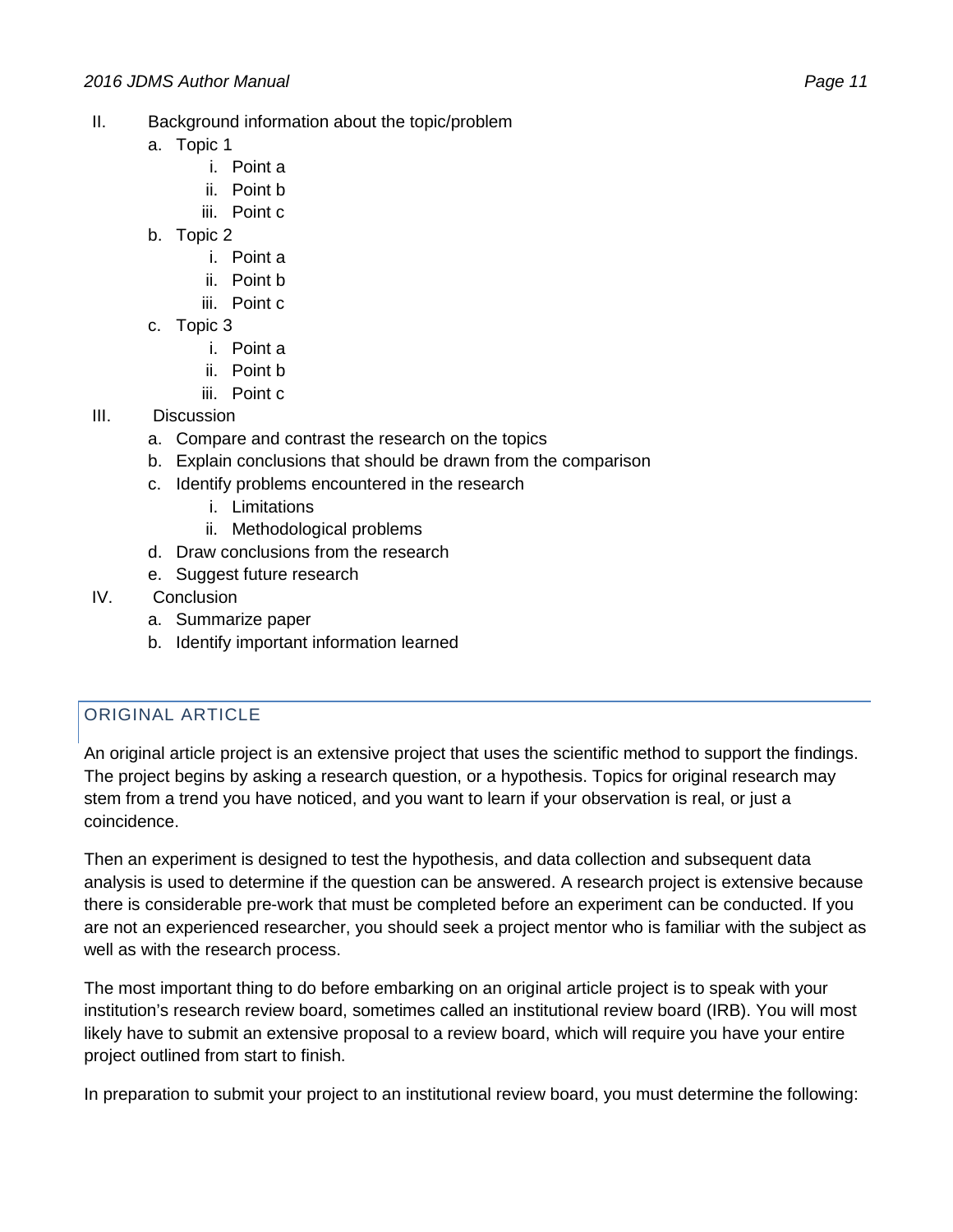- 1. Your hypothesis
	- a. Why is it an important question?
	- b. What gaps in knowledge does this project address?
	- c. What literature supports your need to research this hypothesis?
- 2. How you will test your hypothesis (consult with a statistician?)
	- a. How many subjects do you need for power of your study?
	- b. Informed consent for participation in research?
- 3. How you will collect your data?
	- a. Survey tool
	- b. Form to write down measurements
	- c. Image review
	- d. Medical records review
- 4. How you will analyze your data?
	- a. Statistical analysis
- 5. How will you monitor the safety of your data/ and your subjects?

Once an institutional review board approves your project, you may begin recruiting subjects and perform your study. You should collect your data in the manner that you outlined in your application to the institutional review board, and take note of any problems that you encounter. Once you have collected your data, you will need to enter it into a spreadsheet or a database (however your statistician prefers) so that it can be analyzed with statistical analysis software. After you have your data analyzed and you understand what conclusions can be drawn, it is time to write the paper.

A research paper follows a predictable pattern which includes either a structured our unstructured abstract, usually containing 150 words or less. The abstract is followed by an introduction of the topic and any interesting facts that justify the importance of the topic. The next section is the background section in which you will summarize previous research related to the topic. In the background section, it is important to identify the strengths and limitations of the previous research as well as identify the unknown information that has yet to be addressed. The background section typically concludes with your specific research question or hypothesis to be tested.

The methods section follows your background section. It includes your hypothesis and the power of the study. In this section, you should outline each step of your experiment. It is important to detail the type of equipment used and the quality control measures utilized to produce valid data. The methods section should be written clearly and concisely so that someone else could easily replicate your study. The results section follows methods, and in this section, you report the results. Depending on the amount of data you analyzed, you may only want to report some of your results in writing. For the remainder of the results that you do not wish to write about specifically, you can put them in a table and refer the reader to that table.

The discussion section of the paper is the point at which you will provide the interpretation and explanations of your results. You should state what you think your results mean within the limits of your experimental design. In this section you should also identify the strengths or weaknesses of your study. For example, you might explain how your study size compares to other studies, and whether the demographics of your subjects are reflective of those in other studies. You alternately might explain if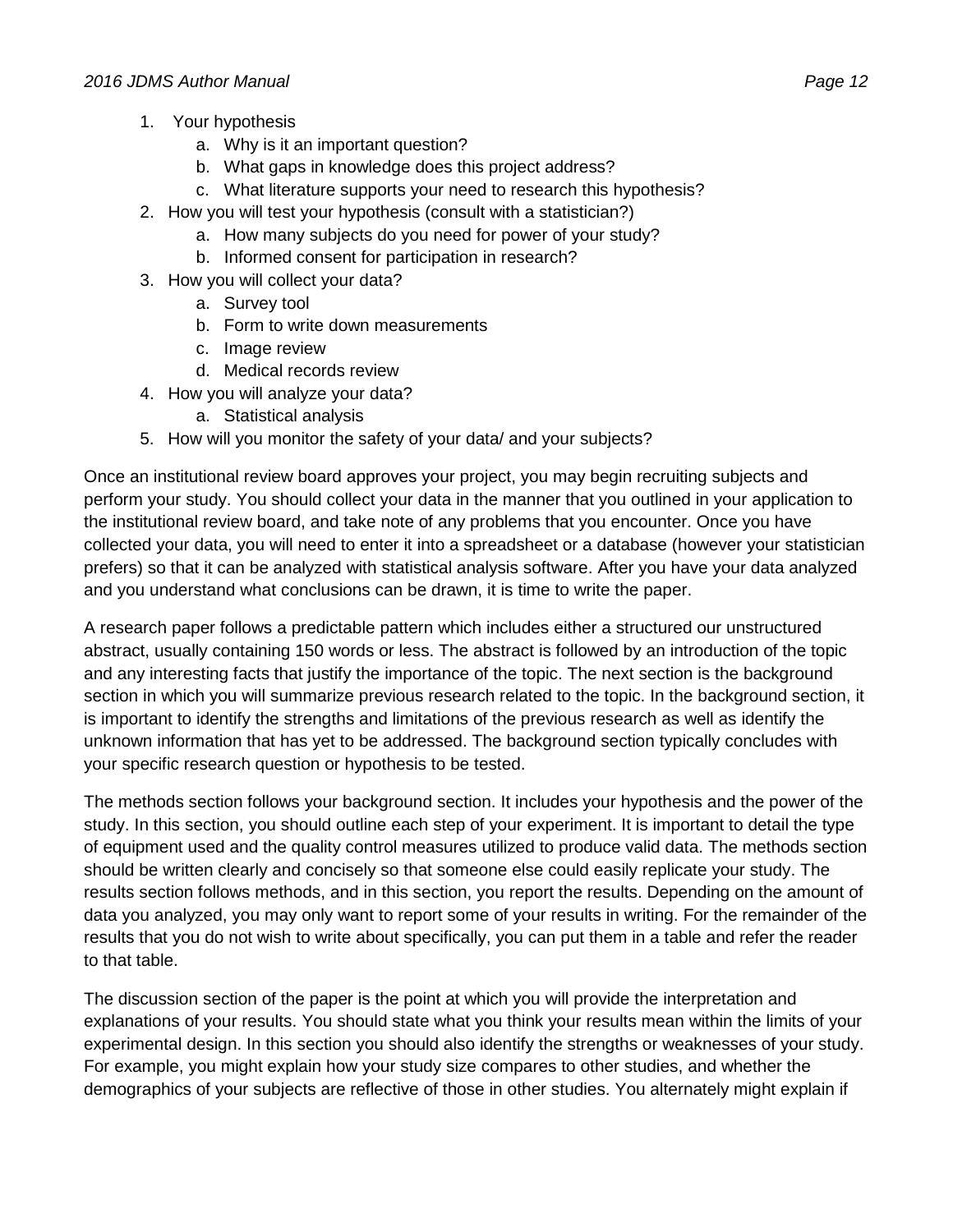there were limitations that mean your study is not generalizable to the larger population. Finally, you should suggest future research projects that would expand on your results.

The conclusion should be short, and should summarize the problem, your findings, and the implications of your results. After the conclusion, it is appropriate to include any information about funding, conflicts of interest, or addressing individuals who have helped you with your project but who do not necessarily meet the criteria for authorship. The reference page comes last. The JDMS uses the reference style outlined in the [American Medical Association Manual of Style:](http://www.amamanualofstyle.com/view/10.1093/jama/9780195176339.001.0001/med-9780195176339) A Guide for Authors and Editors.

Once your paper effectively conveys the information, you should finalize the other required components including the title page, the illustrations and figures and the figure legends, tables and any appendices. The illustrations and figures must be professionally drawn or photographed and must meet production quality requirements. Some journals, including the JDMS, require online submission, and therefore, images and figures must be submitted in high quality .jpeg or .png or other listed format.

A general outline for original article papers includes:

- 1. Introduction
	- a. Importance of topic / question
- 2. Background
	- a. Summary of previous research and strengths/limitations
	- b. Hypothesis or question being addressed
- 3. Methods
	- a. Detailed steps utilized in data collection and testing
	- b. Disclosure of all systems and equipment used
- 4. Discussion
	- a. Interpretation and explanations of results
	- b. Study strengths and weaknesses
	- c. Suggestions for future research
- 5. Conclusion

# <span id="page-12-0"></span>AUTHORIZATION AND ACKNOWLEDGEMENT

Sage and the JDMS take [plagiarism](https://us.sagepub.com/en-us/nam/manuscript-submission-guidelines#PublishingPolicies) very seriously. Submitted articles may be checked with duplicationchecking software. Where an article is found to have plagiarized other work or included third-party copyrighted material without permission or with insufficient acknowledgement, or where the authorship of the article is contested, we reserve the right to take action including, but not limited to: publishing an erratum or corrigendum (correction); retracting the article; taking up the matter with the head of department or dean of the author's institution and/or relevant academic bodies or societies; or taking appropriate legal action.

For previously published figures or other information, the author must obtain a written release from the original copyright holder. The permission should be uploaded as a permissions file in the manuscript submission system. A standard **[Request for Permission to Reprint](http://www.sdms.org/docs/default-source/JDMS/request-for-permission-to-reprint.pdf?sfvrsn=4)** is available on the SDMS website.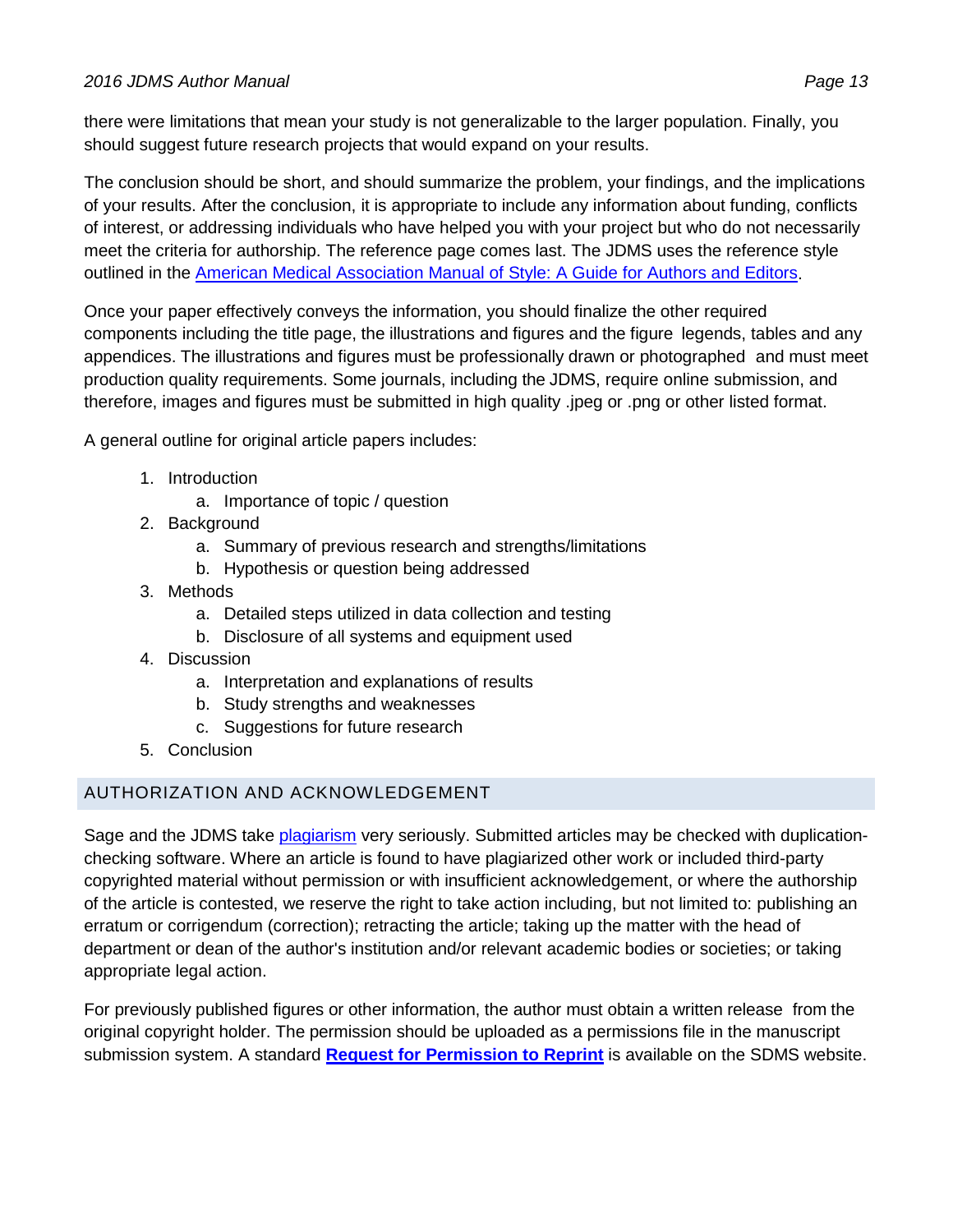#### <span id="page-13-0"></span>HIPAA PRIVACY STANDARDS

All healthcare researchers must be familiar with the HIPAA privacy rule and its implications for recruitment of human subjects, protection of personal health information, and disclosure of scientific results. Regardless of specific IRB processes, it is necessary for all researchers to obtain written HIPAA authorization before publishing papers or making presentations containing Personal Health Information (PHI).

A full summary of the rule is located on the US Department of Health and Human Services site: <http://www.hhs.gov/hipaa/for-professionals/privacy/laws-regulations/>

Any research results containing patient-level data should be reviewed to ensure that the eighteen [HIPAA identifiers](http://www.hhs.gov/hipaa/for-professionals/privacy/special-topics/de-identification/index.html#standard) have been removed, and whether the information being published could be combined with other publicly-available information to reveal the identity of a participant. Materials involving photographs, rare diseases, or highly publicized cases should be reviewed with particular care. In general, it is best to include the minimum amount of patient-specific information that is possible while still conveying details relevant to the findings, and to be broad in reporting (e.g. female in late twenties as opposed to 28 year old female).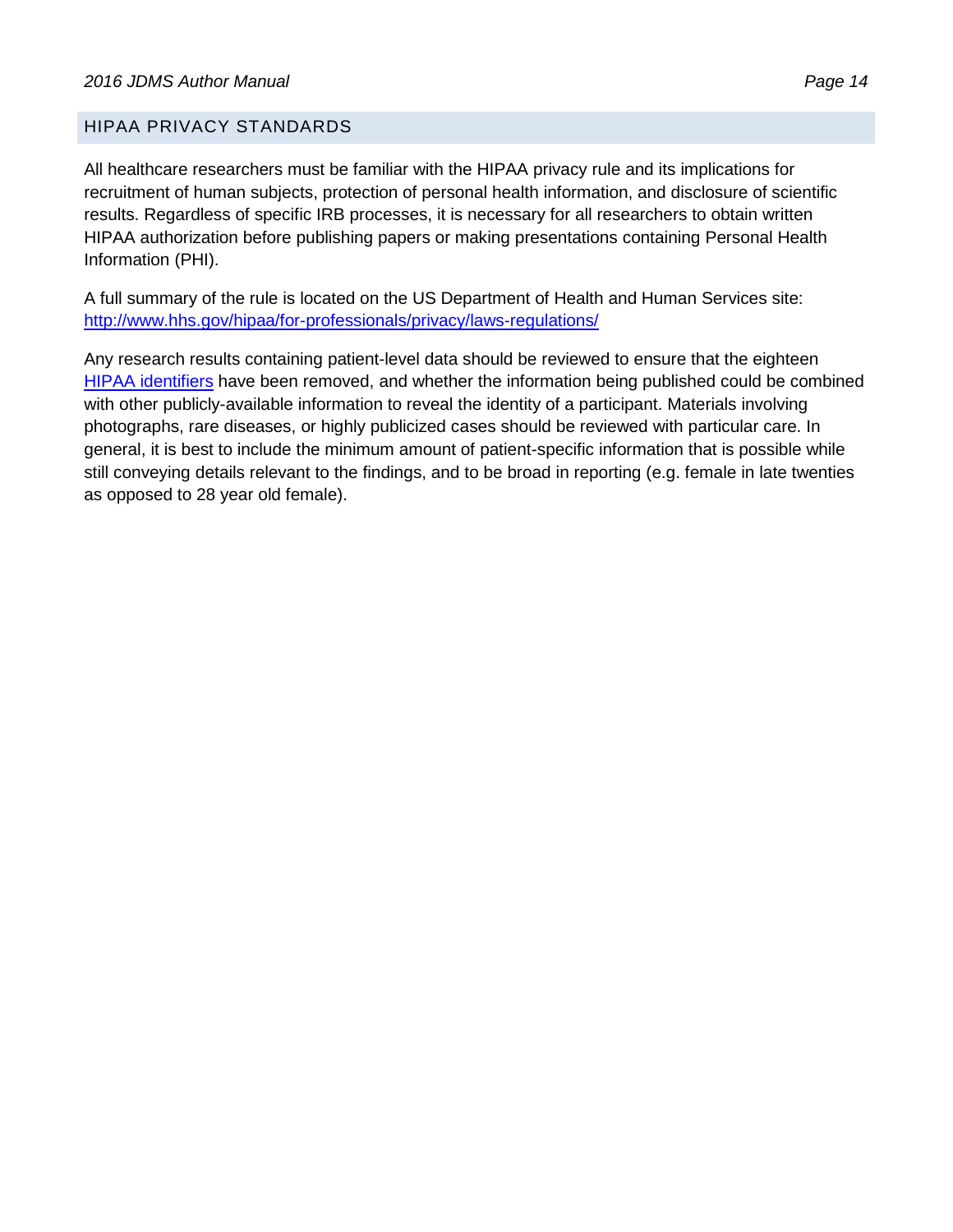#### <span id="page-14-0"></span>**CHAPTER 3: THE MECHANICS OF MANUSCRIPT SUBMISSION**

The JDMS utilizes Sage Publications' manuscript submission system, [SAGETrack,](https://mc.manuscriptcentral.com/sdms-jdms) for electronic manuscript submission. Definitions below are provided for guidance. Sage also offers an online [Journal](https://us.sagepub.com/en-us/nam/page/journal-author-gateway)  [Author Gateway](https://us.sagepub.com/en-us/nam/page/journal-author-gateway) with additional tips and information.

#### <span id="page-14-1"></span>KEY DEFINITIONS

The following sections are required in most types of manuscripts:

*Author*: All contributing authors should give consent prior to a manuscript being submitted for publication. Information on who to include is available in the [Sage Editorial Policies.](https://us.sagepub.com/en-us/nam/manuscript-submission-guidelines#EditorialPolicies)

**Title**: Titles should be short, descriptive, and accurate. The title is important because it can attract readers and is used to index the article. The author should use words such as sonography, ultrasound, echocardiography, or another adjective or noun related to diagnostic medical sonography in the title so that the article is properly indexed. The title should tell the reader what the main focus of the paper is about and should not be a lengthy description. Many adequate titles are less than 100 characters.

*Abstract*: The abstract is a brief statement of approximately 150 words that summarizes the content of the paper. It should have an introductory sentence which clearly states the purpose of the paper. The methods do not need to be described in detail unless the paper is focused on a new type of methodology. The majority of the abstract content should be a summary of the results presenting the most important aspects of the work. The final sentence should be the conclusion of the study and the "take home" message to the reader. Because the abstract summarizes the manuscript it does not include citations to other literature.

*Key Words*[: These](http://www.pubmed.gov/) are required for all submitted manuscripts. The author selects three to five key words that identify the content of the paper so it can be [properly](http://www.pubmed.gov/) categorized for literature searches. The words should range from general to specific, [e.g., ultrasonography, ec](http://www.pubmed.gov/)topic pregnancy, cervical ectopic. The literature review will help in determining the best key words that facilitated a proper search.

*Acknowledgment*: This section is optional, and should be included as part of the title page if submitted. Individuals who are not coauthors but who assisted either in the research, writing, or preparation of the manuscript are given credit for their efforts in the acknowledgment section listed at the end of the article. If the article was part of a thesis or has been presented at a meeting, that information should be indicated after the acknowledgment of contributors.

*Funding*: This section is used to identify any funding received for your research.

*References*: Whenever a journal article, textbook, government report, graduate thesis, website, or personal correspondence has been cited for specific information or data, it should be referenced. In this style, all references are numbered in the order that they appear in your manuscript, such that the first reference you cite is #1, and it remains #1 throughout the paper. The second reference you cite is  $#2$  etc.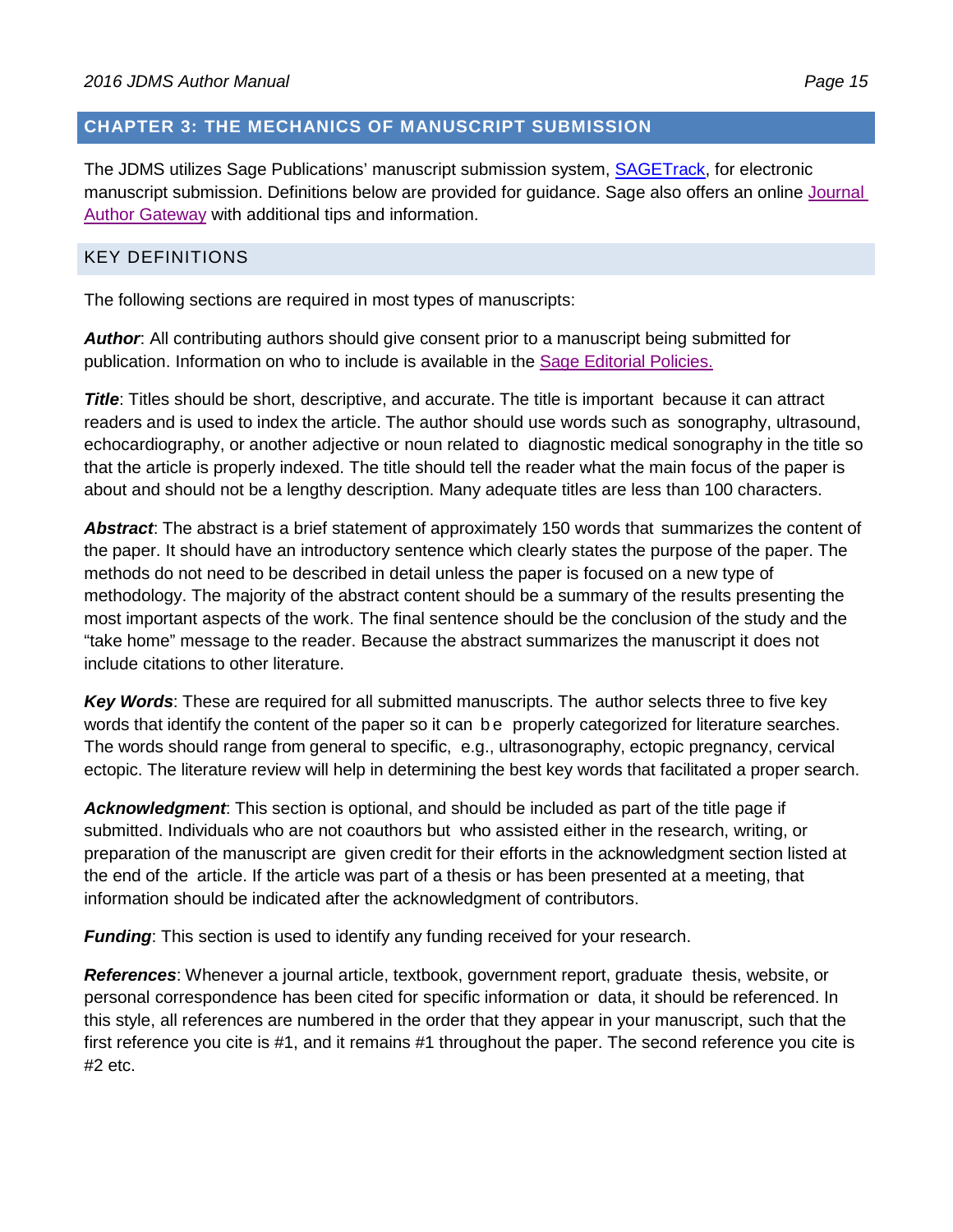#### *2016 JDMS Author Manual Page 16*

Your references should be appropriately formatted, and you should refer to the AMA Manual of Style for more extensive details. Below is an example of how to write references:

#### REFERENCES

- 1. Bagley J, Savage R, DiGiacinto D: Transrectal elastographic biopsy and contrast-enhanced transrectal biopsy may offer improvements over the current transrectal systemic biopsy technique. J Diagn Med Sonography. 2016; 32: 61-71. doi:10.1177/8756479316632189
- 2. Hekler L, Smith L, Sucharew H, Cole B, Klein M: Ultrasound accuracy of liver length measurement with cadaveric specimens. J Diagn Med Sonography. 2016; 32: 12-19.
- 3. Hitchcock A: Sonographic Evaluation and Diagnosis of Peritoneal Mesothelioma Resulting in Massive Intra-abdominal Ascites. J Diagn Med Sonography. 2015; 31: 352-357.

All references cited should be current, comprehensive and peer reviewed. Websites are generally not considered current or peer-reviewed, although there are some exceptions such as websites that maintain the authoritative data on incidence, prevalence and risk of disease such as the Centers for Disease Control and Prevention, or the US Census Bureau, or the US Preventative Services Task Force for example. All citations should be the primary source of the information. Most peer-reviewed journals, including the JDMS, do not permit the use of a reference to user-generated content websites such as "Wikipedia".

#### <span id="page-15-0"></span>JDMS STYLE

JDMS follows the American Medical Association (AMA) [Manual of Style.](http://m.amamanualofstyle.com/) The following style points can serve as a *general* guide.

- 1. Most common prefixes and common suffixes should be joined without a hyphen. (Example: postembryonic, intrapelvic, preoperative)
- 2. Abbreviated terms should be spelled out the first time they are used. Latin terms such as e.g., i.e., et al., and etc. should be abbreviated with periods and set in Roman type.
- 3. Follow recommended style for abbreviations of units of measure, with the exception of liters, Gauss, and Tesla. (Liters should be spelled out in text except when used in virgule constructions.) Some of the more common abbreviations are as follows: C, cc, cm, g, kHz, MHz, mm, mmHg.
- 4. Omit the suffix "-al" in adjectives unless its absence changes the meaning of the word. (Example: acoustic, anatomic, neurologic, obstetric, theoretic)
- 5. Spell out and italicize genus and species at first mention (Example: *Escherichia coli, Treponema pallidum*). After the first mention, abbreviate genus name without a period (Example: *E coli, T pallidum*).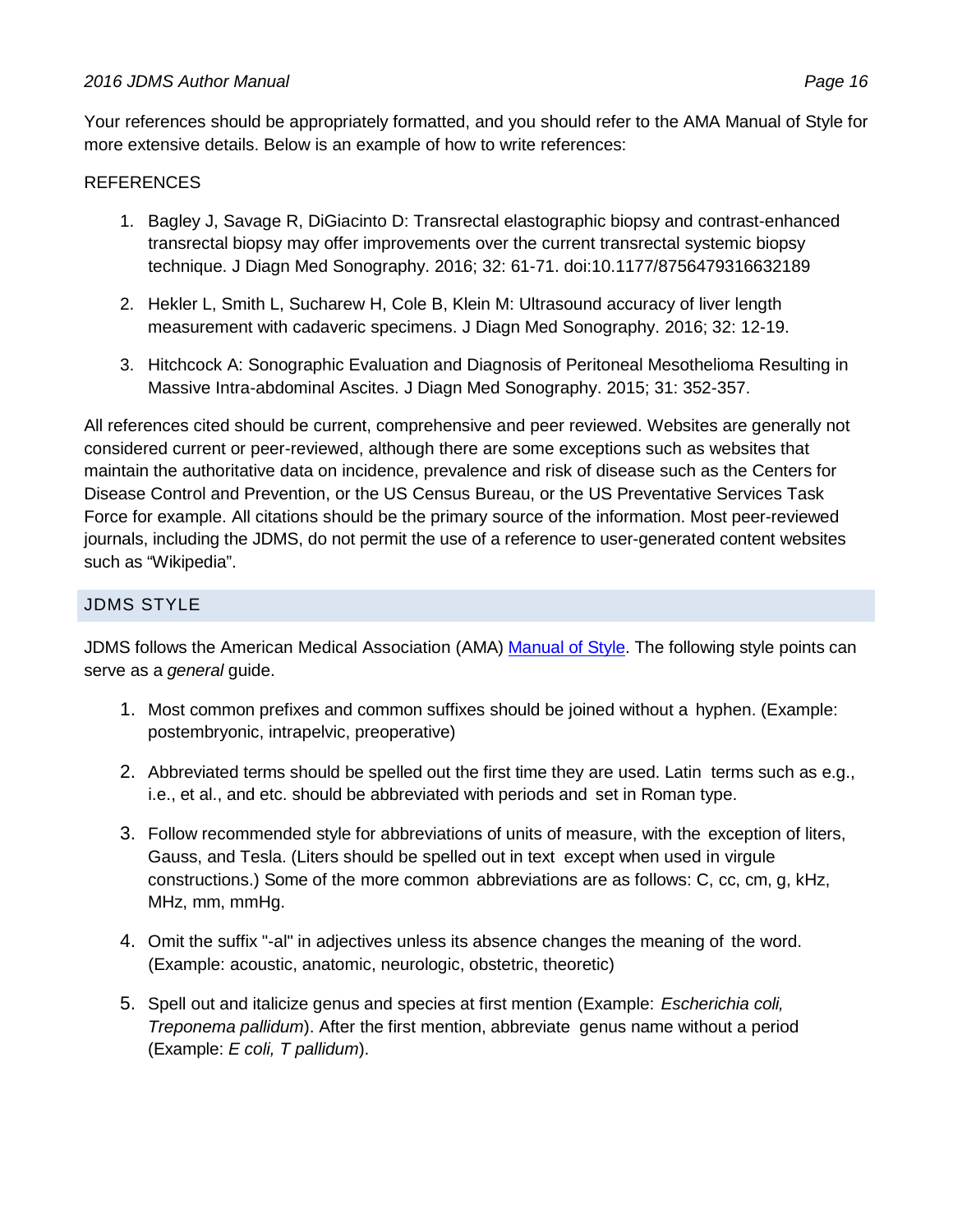#### *2016 JDMS Author Manual Page 17*

- 6. Spell out all numbers from one through ten and use Arabic numbers for all numbers greater than ten, with two exceptions: if any number in a category is greater than ten, all units in that category should be in Arabic numbers. Units of measure always appear in Arabic numbers.
- 7. Spell out all units of time (Example: seconds, minutes, hours) except in virgule constructions.
- 8. Avoid "sexist" classifications; use of "they" rather he/she is preferred.

Certain terms that are specific to diagnostic ultrasound are not addressed in the *AMA Manual of Style*; therefore, we have adopted formats common to practice and literature. These terms are listed below:

*bandwidth* - Close up space between words.

*B-mode and M-mode echocardiography* - Hyphenate and use capitalization as shown here.

*conceptuses* - The plural form should be spelled in this way.

*disk* - Preferable to disc.

*Doppler* - Capitalize as shown.

*examination* - Spell out the full word in text.

*Gauss* - Spell out this unit of measure.

*gravida 2, para 1* - Abbreviate these terms and use Arabic numbers as shown.

*gray-scale* - Hyphenate as shown.

*linear-array* - Hyphenate as shown.

*real-time* - Hyphenate as shown.

*Sonographers* - Preferable to technologists, technicians, or ultrasonographers.

*Sonography -* refers to imaging. Preferable to diagnostic ultrasonography or diagnostic ultrasound.

*Tesla* - Spell out this unit of measure.

*2D* - Two-dimensional should be abbreviated with the Arabic number and a capital letter.

*waveform* - Close up space between words.

*x-ray* - Hyphenate as shown.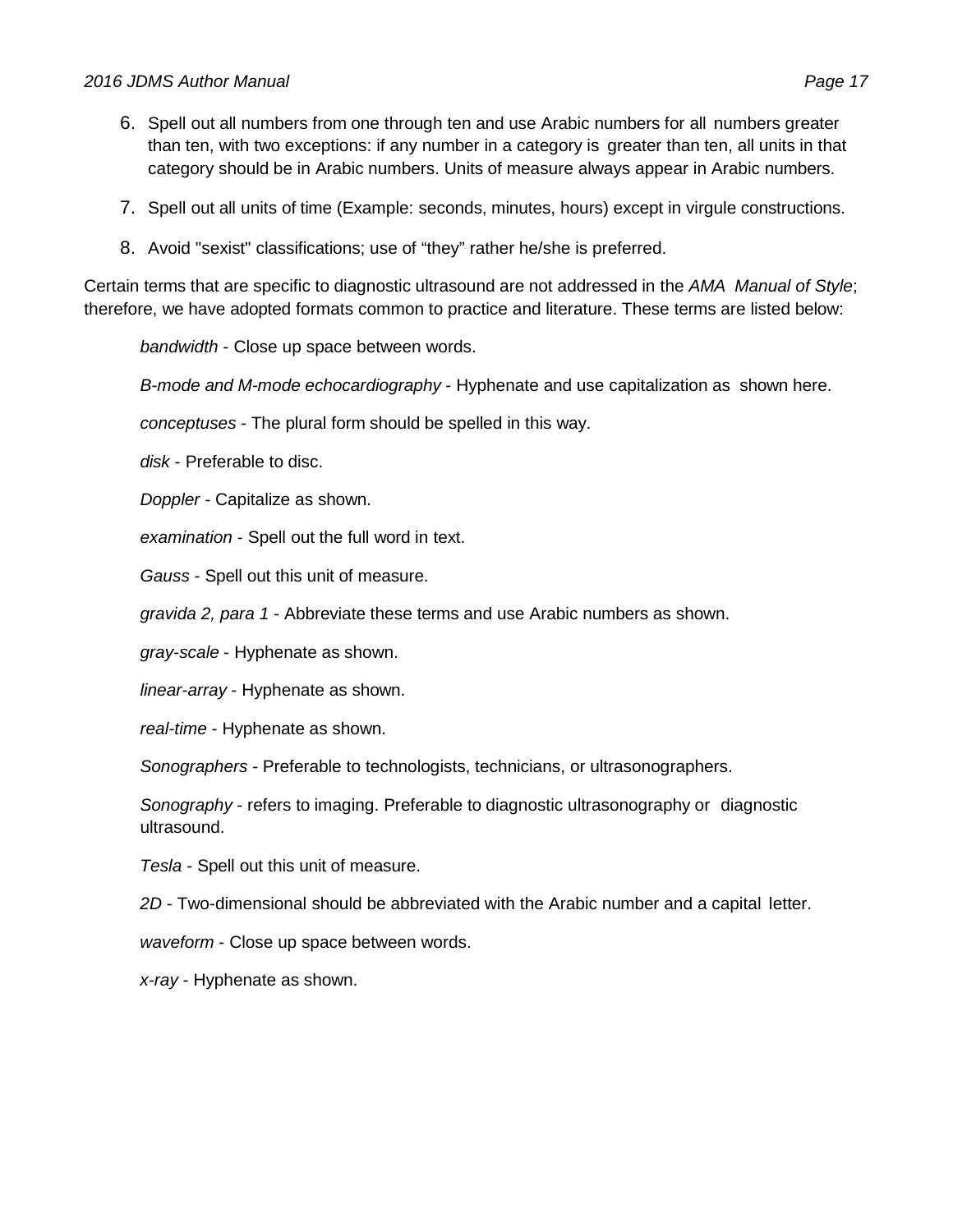#### <span id="page-17-0"></span>FIGURES, IMAGES, AND TABLES

Figures, images, and illustrations will be accepted in one of two formats:

- 1. Embedded within the Main Document, including captions, on the same page where referenced;
- 2. Uploaded as separate image or figure files, named in the same manner (i.e. Figure 1, Figure 2, etc.) as referenced in the text with captions included.

During the upload process authors will be asked to include appropriate figures, images, and tables, if applicable, that are typically labeled numerically as Figure 1, Figure 2, etc. and cited in numerical order in the text. The general term "Figure" may be used throughout the manuscript if a variety of illustration types are used, such as tables, diagrams, images, etc.

Figures should be professionally drawn or photographed; freehand or type-written lettering will not be accepted. Sonograms, x-rays, and other images should be of diagnostic quality and structures should be labeled clearly with arrows or letters explained in the legend. **Personal information (i.e. patient name, medical record number, date, location, hospital number) must be cropped from the figure.** It is the responsibility of the author to add arrows, labels, and delete personal information.

Arrows and labels must be added to the original image file prior to embedding in the Microsoft Word document. Each figure and/or table must have a caption that provides enough information to allow the item to be clearly identified. Each caption should be a complete set of sentences that describes the figure and or table.

Tables should be used to summarize data and should be cited in numerical order in the text. Tables should be typed (editable) and provided together at the end of the Main Document. For borrowed tables, the author must obtain permission from the copyright holder. In a footnote to the table, the author should cite authors, article, journal, etc., as in references or indicate reference number if cited in a reference list. If material for a table is modified or adapted, no permission is required, but the source should nevertheless be cited in a footnote to the table.

Legend information should be summarized onto a single page and uploaded as part of the main document, as well as input for each figure during file upload in the SAGETrack system.

#### <span id="page-17-1"></span>PREPARING THE MANUSCRIPT

The manuscript should be prepared using Microsoft Word and uploaded digitally through SAGETrack. The manuscript submission process with require multiple separate files:

- 1. Title page, which should include:
	- a. Title of the paper
	- b. Names of all authors and their hospital or work affiliation(s)
	- c. Address for correspondence, phone number, and email address
	- d. Acknowledgements (if provided)
- 2. Main document, which should not include any identifying author or sponsor information
	- a. Abstract (150 words)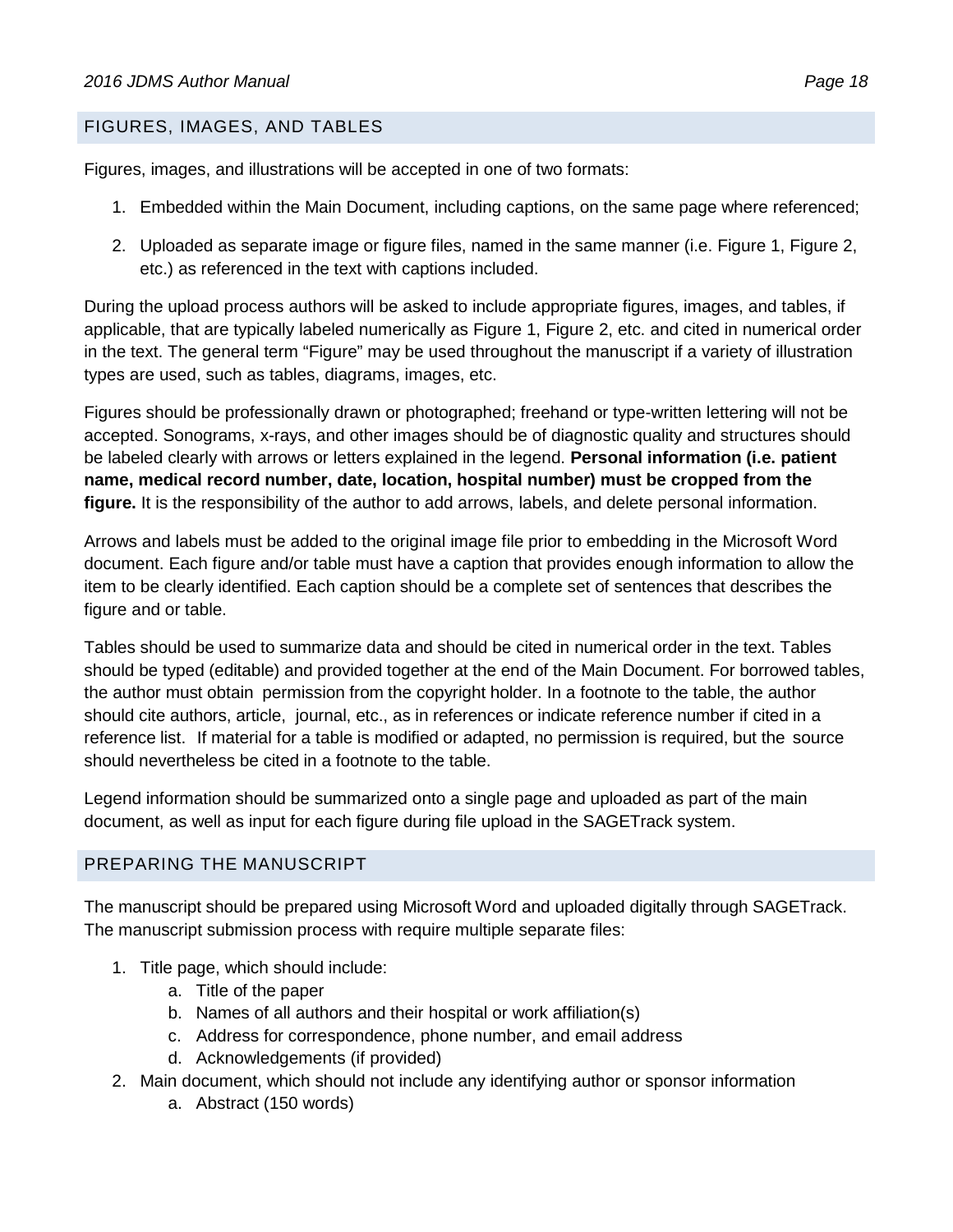- b. Three to five key words
- c. Main body of 3000+ words which conforms to **AMA Style**
- d. Appropriate references and citations
- e. All tables, in editable format (if included)
- f. Legends for tables and figures
- 3. (If not embedded in the Main Document) Separate images and figures of 300 dpi or more, uploaded in their original format with captions for each (more details on the Sage website under [Preparing Your Manuscript\)](https://us.sagepub.com/en-us/nam/manuscript-submission-guidelines#PreparingYourManuscript)
- 4. Written permission to use previously published figures, tables, or text if required

The main paper should be typed double-spaced using Microsoft Word or another universal format. Each page of the main document should be numbered.

#### <span id="page-18-0"></span>[DIGITAL SUBMISSION](http://mc.manuscriptcentral.com/sdms-jdms)

[Manuscripts](http://mc.manuscriptcentral.com/sdms-jdms) must be submitted online through the [SAGETrack](https://mc.manuscriptcentral.com/sdms-jdms) website. Complete author [submission](http://mc.manuscriptcentral.com/sdms-jdms) [instructions](http://mc.manuscriptcentral.com/sdms-jdms) are available at [http://www.sdms.org/membership/jdms.](http://www.sdms.org/membership/jdms)

# <span id="page-18-1"></span>JDMS PODCASTS

A 10 to 12 minute podcast is produced to accompany each issue of the JDMS in order to engage the author with JDMS readers and to further elaborate on Journal content. The SDMS Staff will work with the Editor or Associate Editors to coordinate the conference call between the Editor or an Associate Editor (who serves as the interviewer) and an author from the issue. The conference call is recorded and produced by the Publisher's production team. Assignment for serving as the interviewer is rotated between the Editor and Associate Editors to ensure that the time commitment does not fall repeatedly to the same person.

Although rehearsal is not necessary, it is helpful when the interviewer and author communicate prior to the podcast recording. The interviewer should draft and send their questions to the author well before the scheduled interview, so that both can plan and collaborate to streamline the process.

The general structure of the podcast interview is:

- **Introductions (1 minute):** Introduce the interviewer and author.
- **Introductory Questions (1 2 minutes):** Pose any introductory questions to the author concerning the article's topic.
- **Key Point Questions (5 9 minutes):** Pose questions which touch on key points of the article topic. These may include methods, results/findings, overall community acceptance, external literature review of the topic, etc.
- **Possible Application Questions (1 2 minutes):** Pose questions which examine the implications of topic or case study, other needed research, and/or influences on sonography practice.
- **Closing Statement (1 minute):** Provide a conclusion to the topic discussion. The Interviewer should thank both the author and audience for their time.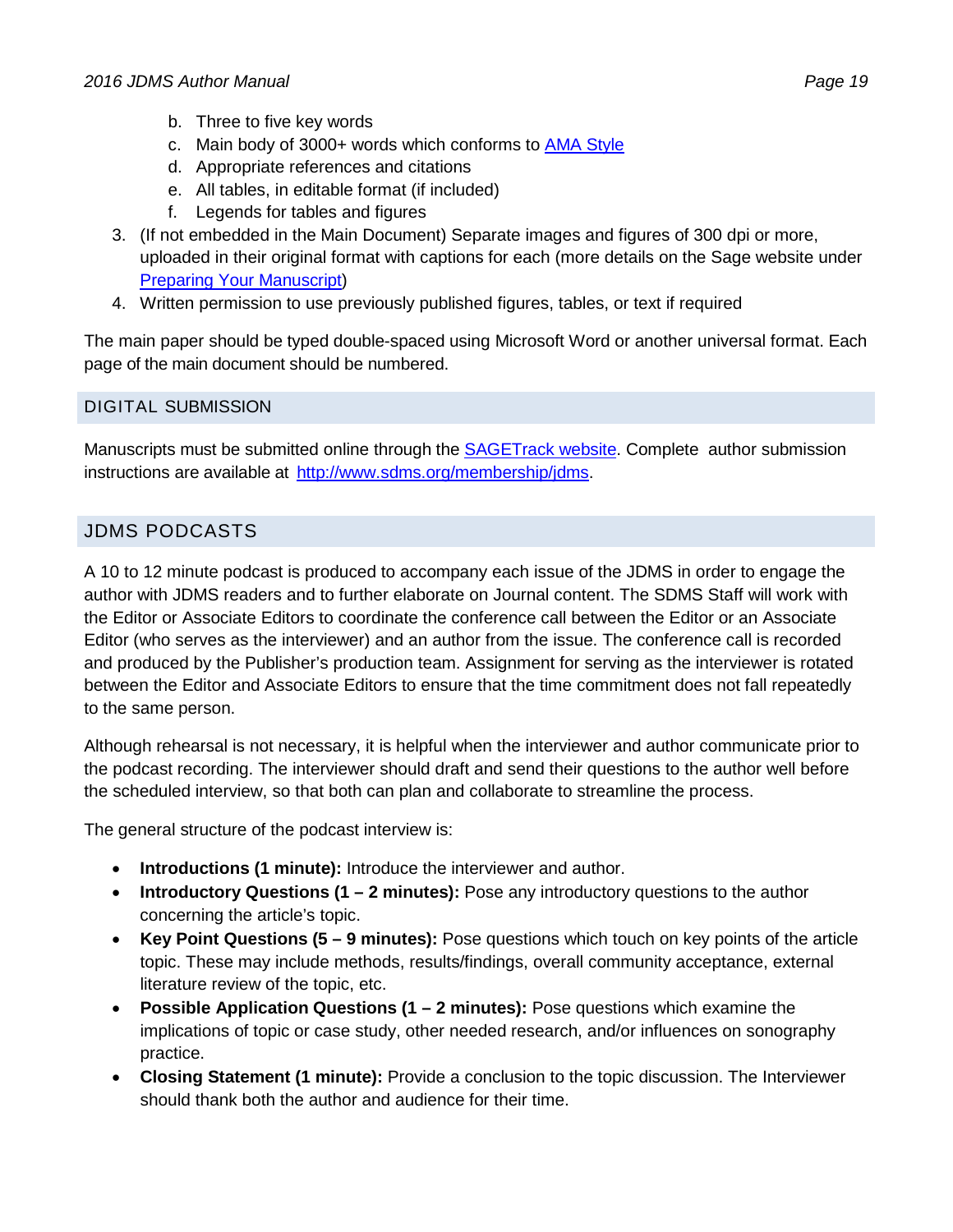#### <span id="page-19-0"></span>**CHAPTER 4: REVIEW, REVISION AND ACCEPTANCE OF THE PAPER**

After the Editor-in-Chief receives a manuscript, its receipt is acknowledged with an email giving the author pertinent information about the review process. It is important to note that the review process may take up to 12 weeks. The Editor-in-Chief reviews the manuscript to decide whether it is appropriate for JDMS. It is then typically referred to an Associate Editor who assigns at least two members of the Editorial Board or other reviewers.

#### <span id="page-19-1"></span>THE PEER REVIEW PROCESS

Peer-reviewed journals, such as the Journal of Diagnostic Medical Sonography, require that all manuscripts be reviewed by Editorial Board members or other peer reviewers who are qualified to critique the subject matter of the paper. Independent reviewing is critical to the research publishing process because it validates the quality of submitted manuscripts. Reviewers provide an objective assessment of a submission, and recommend whether a piece of work advances the field sufficiently to warrant publication.

Reviewers are assigned by the Editor-in-Chief or Associate Editor to blindly critique the manuscripts without knowing the names or affiliation of the authors. Reviewers are asked to give constructive suggestions for revision and to provide direction to the author as to how the paper could be improved. When at least two reviews are received by the Associate Editor, they conduct their own thorough review and provide a summary of recommended changes to the Editor-in-Chief. A determination then is made as to whether the paper should be accepted outright, accepted contingent on the author making suggested revisions, or rejected in its present form with recommendations for how to rewrite it for resubmission. Sometimes the Editor-in-Chief will ask the author to change its format so it can be published in a different form. Most manuscripts require some revision.

The Editor-in-Chief communicates the recommendations of the reviewers to the author. JDMS makes every effort to help authors improve their articles, and in some cases a mentor may be assigned to work with the author and guide them through the process. If a suggestion is unclear, the author should not ignore it, but must contact the Editor-in-Chief for clarification. If an author strongly disagrees with a recommendation for change, this can be discussed with the Editor-in-Chief, who may agree with the author or work out a compromise.

Revisions should be made as quickly as possible (generally within two weeks) and submitted back to the Editor-in-Chief through SAGETrack. If extensive changes were required, the paper may be returned to the reviewers to ensure that the requested changes were made and that the paper is now ready for publication. Otherwise the Editor-in-Chief will approve the changes and send an acceptance letter to the author.

After revisions are made and the paper is accepted for publication, it is provided to the publisher. It is then copyedited for grammatical and syntactical errors, and a proof is sent to the author for approval. Once the manuscript has been transferred to the publisher, further communication occurs with the Production Editor, who will send the author a proof prior to publication. The article is then made available online and in print, usually in the next available issue (following 3-4 weeks in production).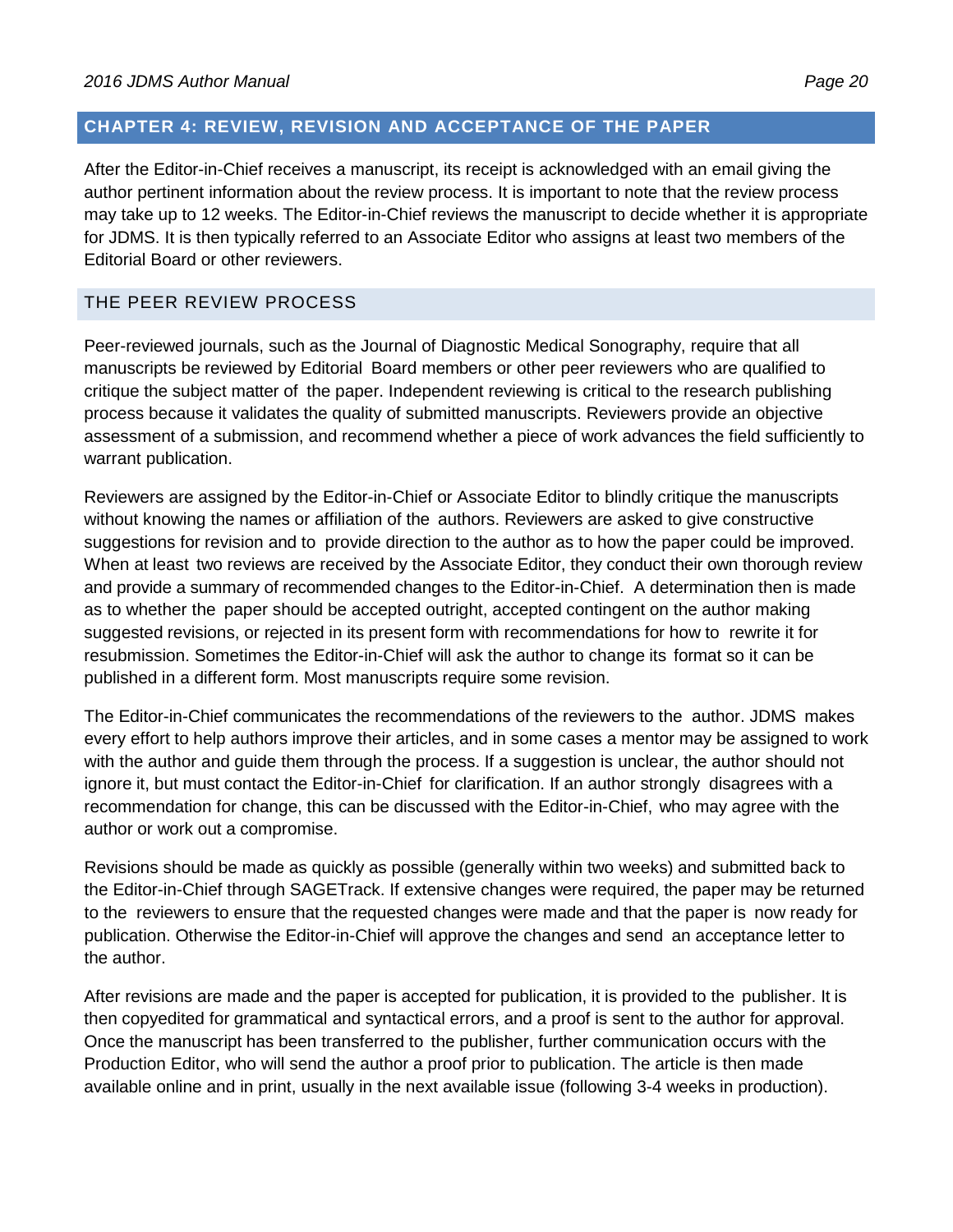#### <span id="page-20-0"></span>**CHAPTER 5: FINAL STEPS IN PUBLISHING THE ACCEPTED PAPER**

After a manuscript has been through the editorial review process, it is transferred to the Sage Publications Production Department. A production editor, who is assigned to edit manuscripts for JDMS, begins the process of copyediting the manuscript so it may be published in its clearest, most concise, and most accurate format.

Before an article can be published in JDMS, Sage Publications must receive a signed **Contributor Form** from all authors of an article prior to its publication. The Contributor form will be included by email to the corresponding author during the review process following formal acceptance, along with a request for the relevant CME post-test.

Once the Contributor form is received the production editor first checks to see that all materials, including figures, references, and legends, are sent with the manuscript. Efficient production requires complete contact information for the authors including an email address, and phone numbers.

Although most manuscripts received are well organized, it is expected that the author be the content expert and the publisher be the style, grammar, and spelling expert. This takes away any concerns the author may have about the possibility of errors in syntax, style, or consistency.

As the process of editing begins, the manuscript is checked carefully for grammar, spelling, punctuation, convention, and consistency. On rare occasions, a sentence or paragraph may be rewritten to help the author express an idea more clearly. The illustrations are incorporated into the article layout. The article is then composed in page format so that it will appear similar to how it will appear in the journal.

The proof is emailed to the author for final approval or comments. In some cases, the copyeditor may query the author to clarify something that is not understood or to obtain information that was omitted. The questions from the copyeditor to the author are written directly on the copy that the author receives.

There are several more steps that take place to ensure the accuracy of the material after the initial pages stage. The whole process takes about 2 months, from the time the Editor delivers the manuscript to the publisher until date of publication. It is worth every minute of time so that all are sure that the author and the reader are both pleased with a professional and highly accurate representation of the author's material.

All authors are provided with a copy of the journal in which their article is published. [Authors also](mailto:reprint@sagepub.com) may [choo](mailto:reprint@sagepub.com)se to purchase reprints by contacting Sage Publications at [reprint@sagepub.com.](mailto:reprint@sagepub.com)